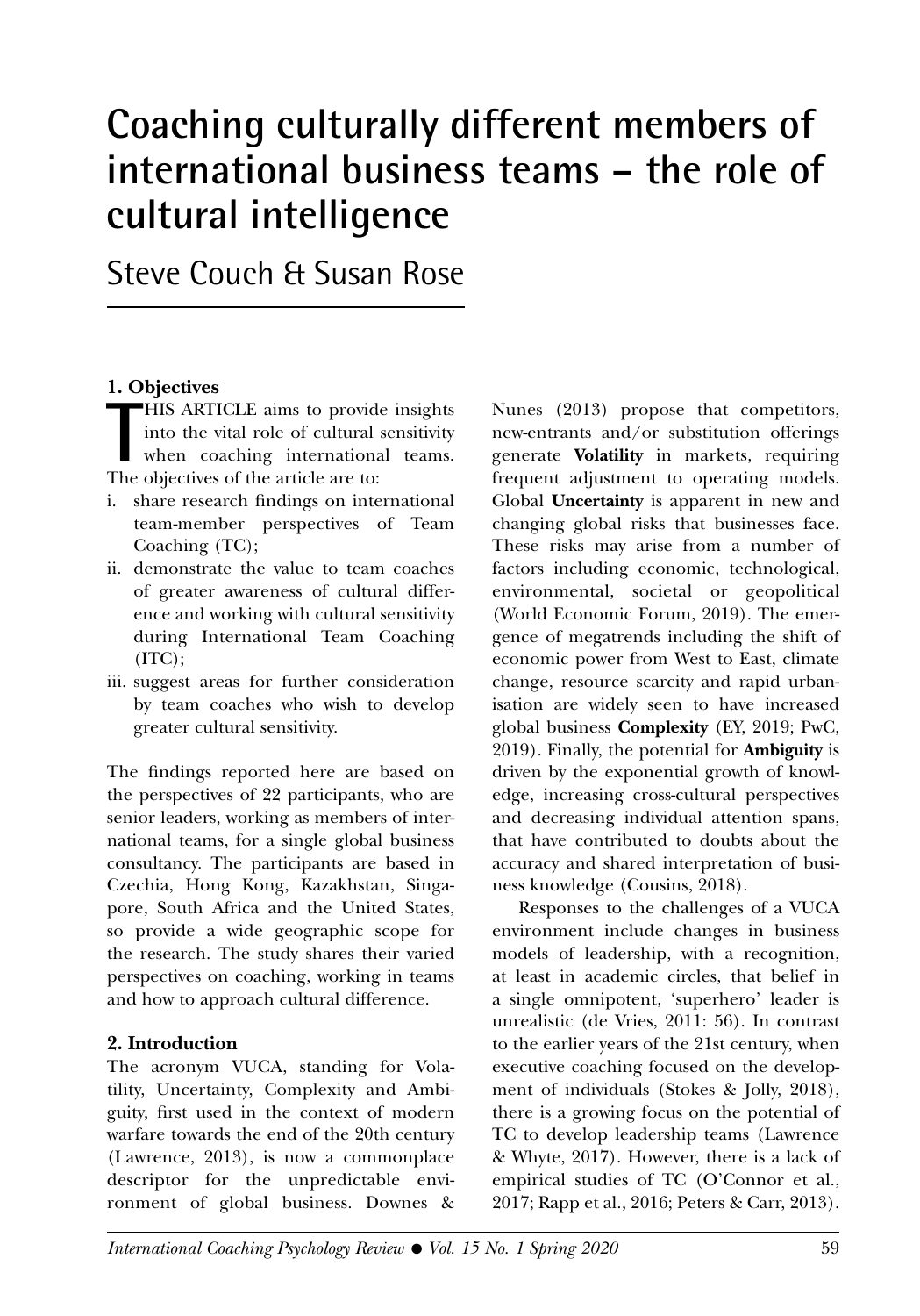In particular, the perspectives of recipients of TC (the team members with whom team coaches work) and the perspectives of international teams made up of culturally different team members, appear to have been neglected.

This article reports on the findings of a study that investigated what culturally different members of international teams see as the benefits of working with a team coach. It starts with a review of the relevant literature, including materials on TC, ITC and cultural difference, followed by discussion of the research method and results of the study. Research findings are shared in the contexts of the literature, and four research questions shown below.

The Discussion section reflects on the research findings, before proposing potential benefits for team coaches from furthering their awareness of cultural sensitivity, and identifies further allied concepts that may help them to do so.

#### **3. Literature review 3.1 Teams**

The use of teams in business organisations

has increased over the last 30 years (Lawler et al., 1995). In response to increasing complexity, for example the 'Knowledge Revolution' (Kessles, 2004), and to facilitate greater scale (Katzenbach & Smith, 1993), businesses have adopted organisational design models built on matrix and network approaches that envisage people working together (de Vries, 2011). Clarity about the characteristics that distinguish a 'team' from the wider term 'group' is helpful in both organisational design and in setting parameters for TC. A team may be distinguished by being an identifiable set of team members (Cordery & Tian, 2017), working with shared purposes (Salas et al., 2017), for a finite time period (Thornton, 2016). Each team-member needs a clearly defined and understood role that changes iteratively as shared awareness of the team's evolving purpose develops (Hawkins, 2018).

Fuller understanding of individual team roles and overall team purpose may be gained by making the necessary time and emotional investment to develop deeper trust amongst team members (Hawkins, 2017). Lencioni (2002, p.92) suggests that teams are more likely to achieve their purpose by being open and honest with one another, engaging in 'unfiltered conflict' and avoiding the pursuit of 'artificial harmony', so as not to impede understanding. Teams may also be impeded by a lack of attention to group dynamics (Garland, 2010), an unwillingness to attend to the consequences of how groups form, how group working affects individual members and the impact of individual and collective subconscious behaviours (Bion, 1961). The wider use of teams in increasingly complex business environments sits uncomfortably next to Thornton's comment that:

|  |  |  | Table 1: Research Questions |
|--|--|--|-----------------------------|
|--|--|--|-----------------------------|

| <b>Purposes</b>      | RQ 1: What do participants see as the purposes of International Team<br>Coaching?                                                                |
|----------------------|--------------------------------------------------------------------------------------------------------------------------------------------------|
| <b>Attitudes</b>     | RQ 2: To what extent, if any, do individual cultural differences influence<br>attitudes towards International Team Coaching?                     |
| <b>Practice</b>      | RQ 3: What skills might international team coaches practice to better serve<br>culturally different clients?                                     |
| <b>Western Model</b> | RQ 4: To what extent is a largely Western model of International Team<br>Coaching appropriate to working with culturally different team-members? |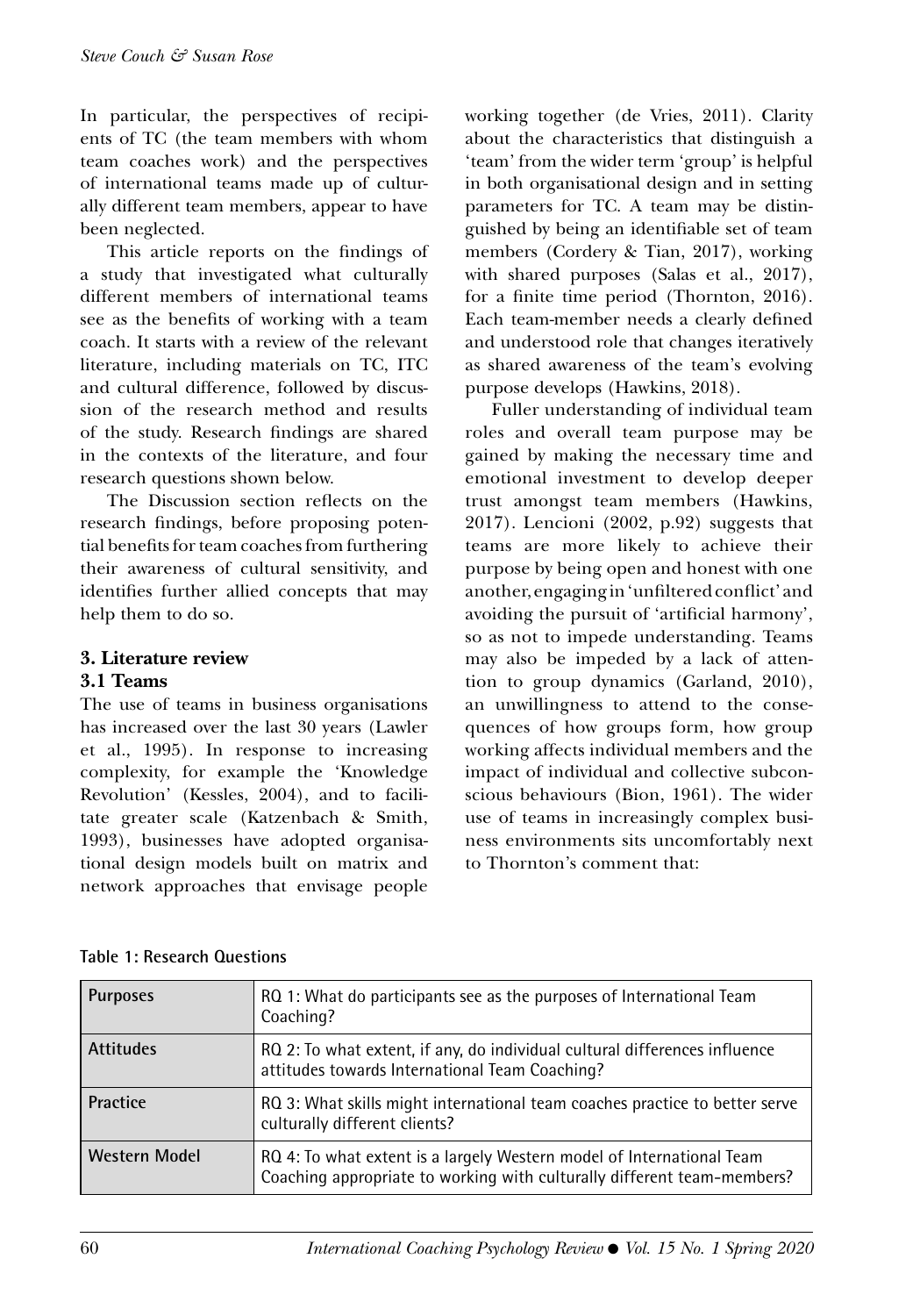*'…our general ignorance of the dynamics and principles of group life, at least at the conscious level is remarkable.'* (2016, p.5)

Where teams spend less time building awareness, understanding and trust, team members will need to infer more about their fellow members and the team's purpose, based on untested assumptions (Izod & Whittle, 2014). Such inferences increase the likelihood of team members reaching different individual, rather than team, views of what is required. Once these have been established, they can become obstacles to team working, if invested with personal ownership and identity. An understanding of how coaching can facilitate the development of awareness, understanding and trust in teams is important.

## **3.2 Team Coaching (TC)**

TC was introduced as a distinctive developmental approach (Peters & Carr, 2013) some 15 years ago (Hackman & Wageman, 2005). Its originality lay in the attention to the functions a team coach performs when coaching and to understanding the conditions needed for TC to succeed. However, as an early TC proponent has recognised, there is a lack of agreement about what TC is (Clutterbuck, 2014). A proliferation of differences in the views of writers on TC has resulted in a long list of themes in TC definitions, and little effort to distinguish TC from other development interventions (Jones et al., 2019).

TC themes that are widely shared include how to raise the collective performance of teams (Clutterbuck, 2007; Hawkins, 2011), and the importance of seeing teams within a system (Peters & Carr, 2013; Giffard & Moral, 2015). In contrast, contradictory views are offered for whether TC should be restricted to coaching only the complete team (Dassen, 2015), or, in addition, include individual coaching for team members (de Vries, 2011). A further difference arises over whether TC should facilitate learning within the team. Here the debate is between focusing more on the primacy of the

team's immediate purpose (Hawkins. 2017) and the value of team members learning more about effective teamwork for current and future use (Brennan & Hellborn, 2016). For both differences, this article favours the broader developmental approaches. This more closely follows ethical guidance that coaching develops and enhances individuals and organisations (APECS, 2019), and the importance of giving weight to the context in which the coaching is delivered (Bossons & Sartain, 2014). As TC approaches develop internationally, addressing wider cultural difference, greater attention to the context of each assignment may enhance the effectiveness of the intervention. For example, team coaches may need to do more to demonstrate the fundamental coaching principle of avoiding assumptions (de Haan, 2008) and give more attention to levels of 'capacity building' offered to culturally different team members (Britton 2015, p.119).

# **3.3 International Team Coaching (ITC)**

Team coaches have recognised that working with international teams '…magnifies the coach's challenge…' (Petersen, 2007, p.264), raises the potential for team conflict and makes greater demands on the time a team needs to build shared meaning systems and a sense of team identity (Clutterbuck, 2007). Conflict may arise as early in the process as agreeing how team members will communicate with one another. For example, the working practices of team members from France, described as a 'high-context' culture in which face-to-face communication is highly valued, differ from 'low-context' cultures, such as Germany, that are more likely to favour formal written communication (Rosinski, 2003). Other aspects of the coaching context may also add to the challenge and potential conflict. For example, where ITC is conducted virtually, it may reduce the capacity of team members and coaches to use all their senses for deeper awareness of what they are experiencing (Allan & Whybrow, 2008). Alternatively, the coaching context may reduce the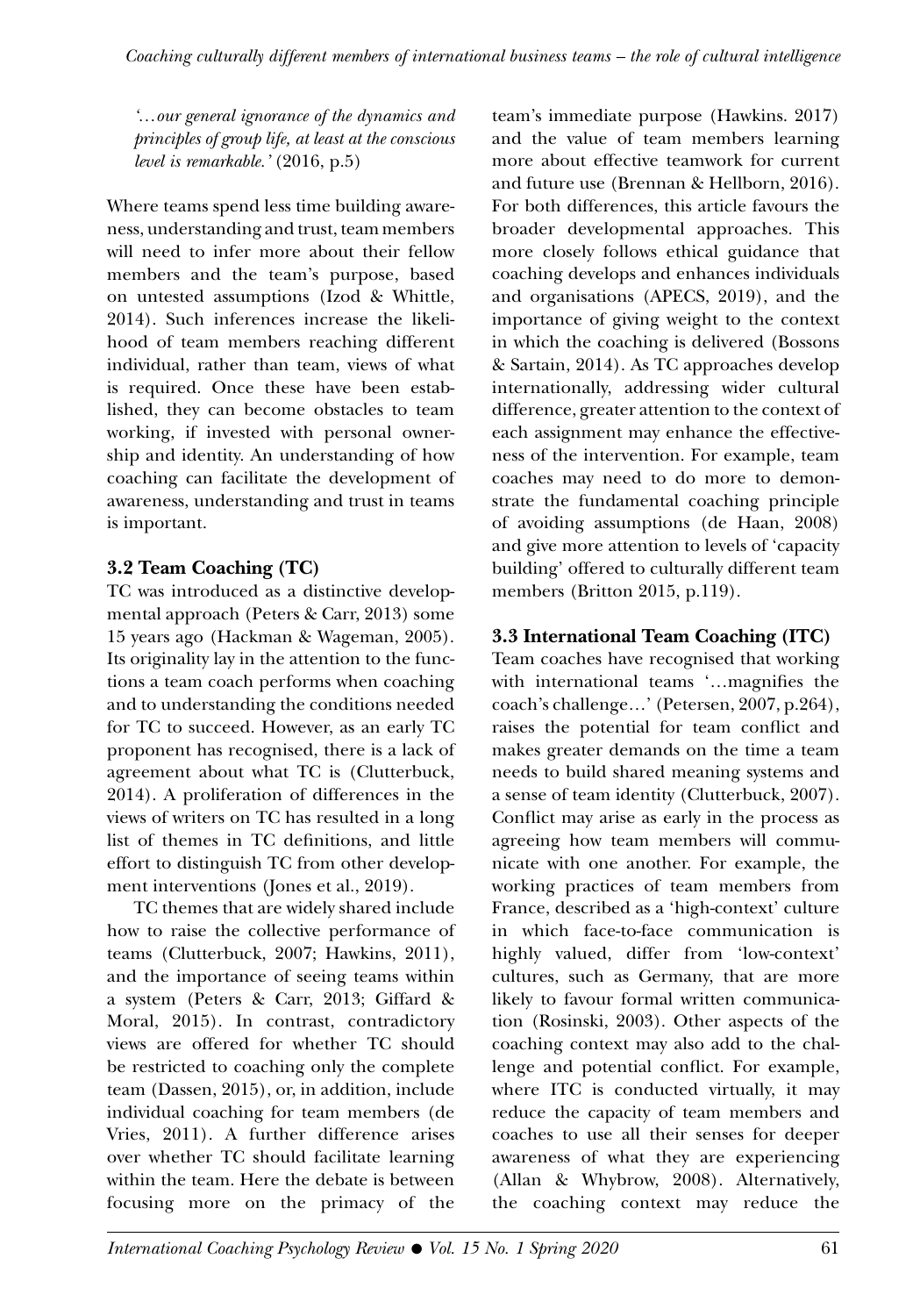coach's potential to optimise synchronous feedback for each team-member. Asynchronous feedback for example using email and social media messaging, offers less potential for immediate personal development than coaching face-to-face or using real-time video-conferencing (Hooreman et al., 2008).

Levi (2015) proposes that greater time investment will allow international teams to build their collective capabilities by drawing on team members' individual resources, to enhance the team's potential to work through possible conflict, create team identity and share team meaning systems. Where there is a lack of attention to these factors, building effective team rapport may be hampered by '...miscommunication, misunderstanding and conflict.' (St Claire-Oswald, 2007, p.49).

The team coach role can be vital in helping international team members to see the advantages and disadvantages of spending time building the team's identity, meaning system and purpose. Several aspects of both positive and negative team behaviour such as desire for status, wish for control and rivalry, may be displayed in culturally different ways that may be unfamiliar or unseen by some fellow team members which the team coach will need to consider. This is challenging for coaches in the absence of an awareness of cultural difference (Wilson, 2013). Team members from different cultures may be familiar with different approaches to control. For example, the Dutch are more familiar with control through consensus; Americans through visible individual achievements and wealth; Danes through technical competence and the French through education (Lewis, 2018). Fang et al. (2018), have suggested that the greater complexity that arises from working with cultural difference means that coaches need to be particularly alert to the effects of such differences. For example, there may be effects upon psychological wellbeing due to stress that arises when someone is working in an unfamiliar cross-cultural situation. Experience and comfort in working with uncertainty, and awareness of personal limitations and emotional biases, will be valuable to coaches working with such challenges.

### **3.4 Cultural difference**

Cultural difference can be analysed at three levels. A first level of understanding comes from paying attention to different tangible and observable behaviours. For example, stereotypically the French take two hours for lunch (so they can get to know their colleagues better), they do not eat at their desks like Americans (to maximise productive time), nor drink milk like the Dutch. This level of analysis simply observes the differences, offering no explanation of why they occur. Rather, it may be important to focus on deepening individual understanding of such differences. To do this requires individuals to be:

*'…more consciously and self-critically aware of the assumptions that underlie our habitual responses and modes of interaction…our cultural baggage.'* (St-Claire Ostwald, 2007, p.49).

A second and deeper level of understanding comes from explanatory models of cultural difference (Lewis, 2018 – see Appendix 1; Hofstede, 2019 – see Appendix 2). For example, the positioning of countries on the Individualism Dimension of Hofstede's model measures the degree of interdependence that different societies maintain among members. These models offer a mechanism to explain the observable differences in behaviours across cultures such as the deference for authority found in cultures with an emphasis on hierarchical structure. However, they suffer from ethnocentricity in their design. For example, the GLOBE Model (House et al., 2004) uses *assertiveness* as a distinguishing concept, a word for which there is no direct translation in Mandarin (Plaister-Ten, 2018).

More recent attempts to understand cultural difference have introduced a third level focused not on what is happening in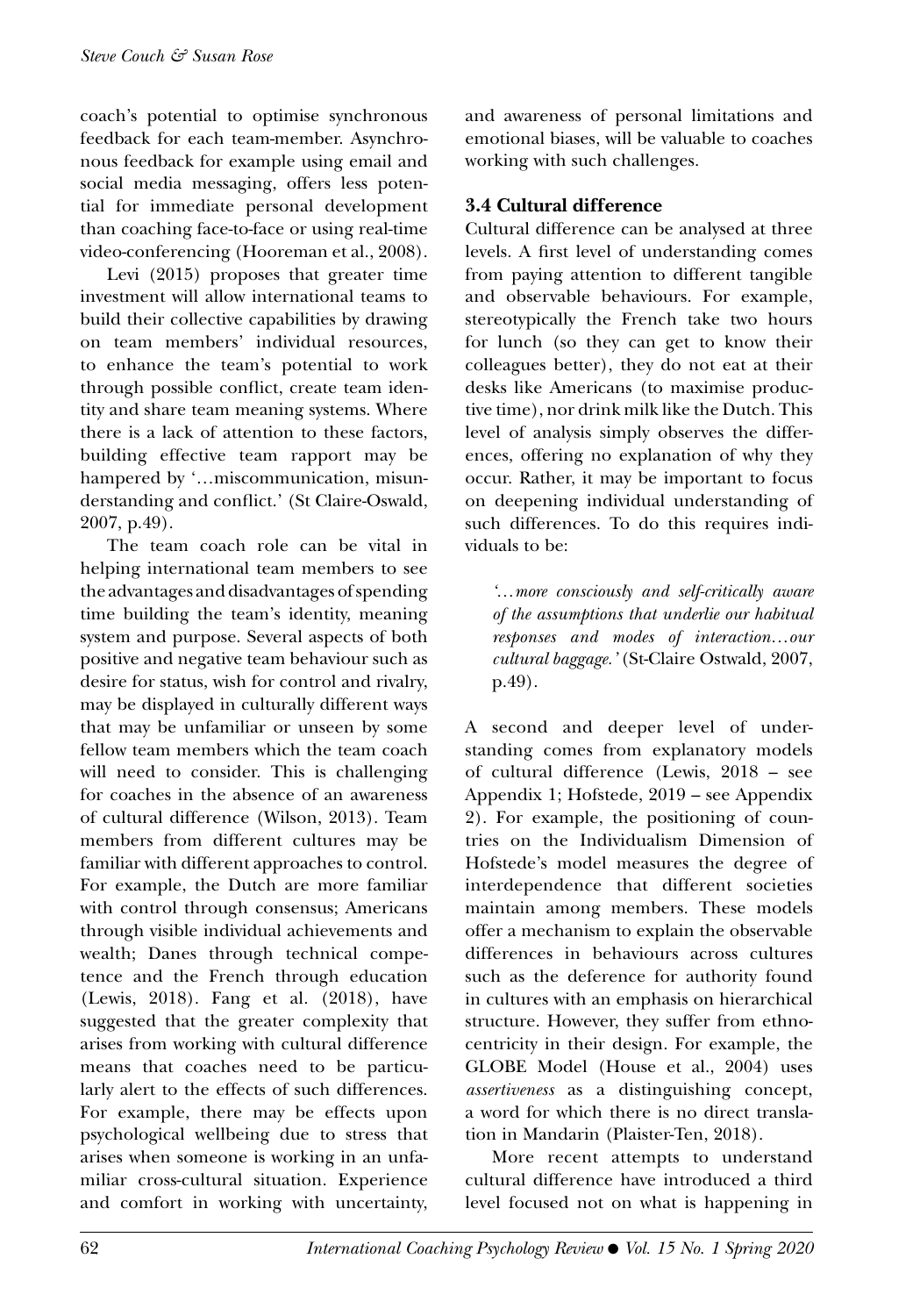separate cultures, but on single universal approaches for working with cultural difference, that can be used by people from all cultures (Earley & Ang, 2003). These approaches demand similar levels of attention to cultural difference of all, reducing the potential in teams for bias towards the practices of a dominant cultural group. The approaches also address van Nieuwerburgh's (2016) concern that coaches avoid positioning themselves as different in the eyes of the team. At this third level, a universal approach to understanding cultural difference is employed by all team members, without reference to their own culture background. This has the advantage of offering a single method to facilitate team understanding. Deeper understanding of culturally different team members and the team's coach(es) is achieved by looking at shared behaviours, with less attention given to different behaviours.

# **3.5 Cultural difference in coaching**

Coaching practice has been developed largely from a Western perspective (Grant, 2018; Milner et al., 2013). Research into coaching practice in different parts of the world has mostly consisted of asking contributors to provide personal views on the practice of coaching in their country (Blackman et al., 2018; Passmore, 2013). This has largely confirmed that different countries highlight different aspects of coaching, that are largely consistent with the dimensions identified in the cultural difference models. For example, the UK is seen as having a non-directive coaching approach (Tulpa & Bresser, 2013) which is consistent with a strong cultural leaning towards Hofstede's Individualism Dimension (2019). Similarly, Thai coaching practice is viewed as courteous and self-effacing (Carter-Scott, 2018) in line with Hofstede's Femininity Dimension.

Researching coaching practice, using a purely Western approach, (i.e. asking how what the West views as coaching is practiced in other cultures) may generate an incomplete and distorted approach to understanding coaching's international potential (Chatwani, 2015). A broader approach is to ask what practices in different cultures serve a similar function to that served by coaching in the West. This allows for the possibility that cultures with long established collectivist approaches have developed relevant cultural practices that perform similar societal functions, but that these would not be considered in a coaching context in the West. For example, Western coaches familiar with high levels of personal development in the workplace, may notice the absence of similar levels of development in the Chinese workplace without recognising that, for example, in China, personal development is more founded on serving the family and the country (Ng, 2013).

In this regard, it is interesting to note that research in the West is much more focused on business coaching, compared to the East, where there is a preponderance of studies on coaching in other fields such as nursing (Han et al., 2016). Similarly, the traditional Maori practice of *Kaiarahi*, defined as 'operating in a minimal fashion to ensure empowerment for the other(s)' (Fudge, 2018: 117), suggests a long history of a practice similar to positive regard (Rogers, 1961) which is one of Western coaching's defining principles. The African concept of *Ubuntu*, which defines an individual in terms of his relationship with others, has principles applicable to wider TC, such as collective ownership (Geber & Keane, 2013).

Western practitioners have been criticised for developing approaches that are narrowly focused on a single cultural approach and then applying them more widely without adaptation (Dickson et al., 2012). Chatwani (2015) is particularly critical of Western perspectives that see coaching as a new approach, contrasting this with the long-established *Guru-sisya*, Indian approach to wellbeing, self-actualisation and personal growth of the disciple, learned through patience, listening, observation and practice. The limitations of working only with a Western model risk either limiting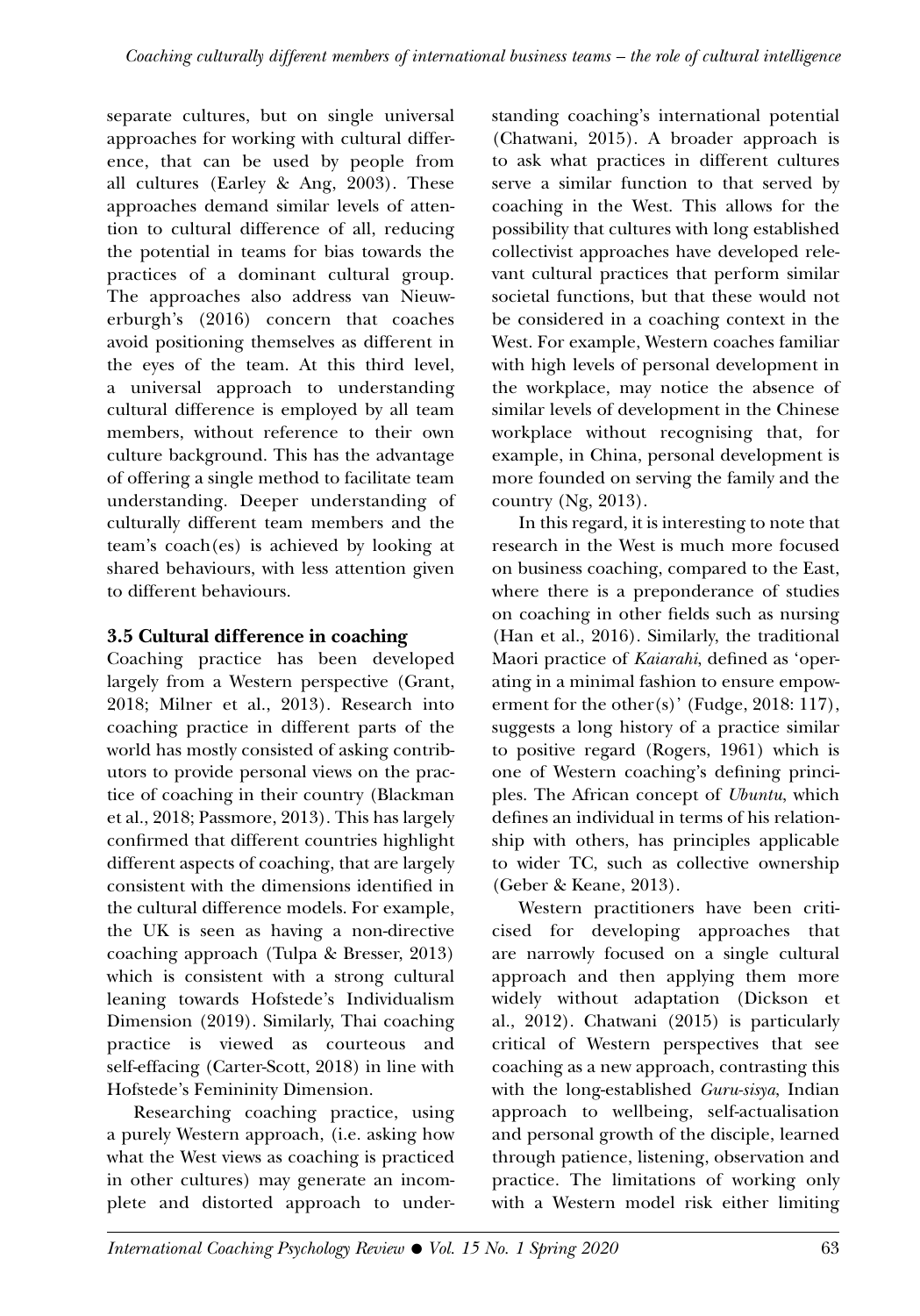the cross-cultural application of coaching, and thereby weakening its potential to support culturally different teams, or requiring culturally different team members to compromise their normal cultural behaviours which poses a challenge to building team-member trust in the team. For this reason, we have included the Western model as a research question (RQ 4).

Research into cross-cultural coaching practice has largely been limited to single culture studies. Two studies with the promising words 'cross-cultural' in their title provide limited cross-cultural insight. One study (Popescu et al., 2014) is limited as 118 of the 125 participants are French nationals and therefore of similar cultural background, with a further 3 participants from French speaking countries. The other study (Milner et al., 2013) reports on work exclusively with German coaches concluding that:

*'Experts from other cultural backgrounds might have experienced the situations differently.'* (p.29)

Noer (2005) provides a cross-cultural perspective based on Western coaches working with individuals in the Middle East, concluding that cross cultural coaching requires questioning of personal values and trusting others. Therefore, this research sought to learn more about the relatively unexplored areas of cultural difference in ITC.

### **4. Research method**

In order to address the research objectives, a research design was created to collect cross-sectional data about the emic experiences and practices of culturally different participants whose daily work required them to work in global client service teams and so were working in ITC situations. To this end an interpretivist, qualitative approach was adopted in the research design.

The four research questions (see Table 1) were developed in order to guide the design and implementation of the research.

## **4.1 The sample**

The research sought to investigate the views of culturally different members of international business teams in respect of the benefits of working with a team coach. The unit of analysis therefore was individuals working within international teams. Countries were selected in order to provide a geographic spread with participants drawn from contrasting cultures based on Lewis's Cultural Types Model (Lewis, 2018) and Hofstede's Dimensions Model (Hofstede, 2019). Under the Lewis model (Appendix 1), countries were distinguished based on their positioning as linear-active, multi-active and reactive providing two countries for each category. Using Hofstede (Appendix 2), countries were drawn from their mapping across the six dimensions of Power Distance, Individualism, Masculinity/Femininity, Uncertainty Avoidance, Long-Term Orientation and Indulgence.

The researchers approached a global business consultancy with which one researcher had worked. A country co-ordinator was identified at each location based on their experience of working internationally and organisational seniority. In turn, country co-ordinators were asked to independently identify senior-level participants, working regularly in cross cultural teams, who had grown up in the country or had worked there for at least five years. This ensured that each participant had a thorough knowledge of the culture in which they were working. 28 candidates were approached to participate in the research, with 22 (79 per cent) agreeing to take part.

Table 2 overleaf lists the country and characteristics of each participant in the sample.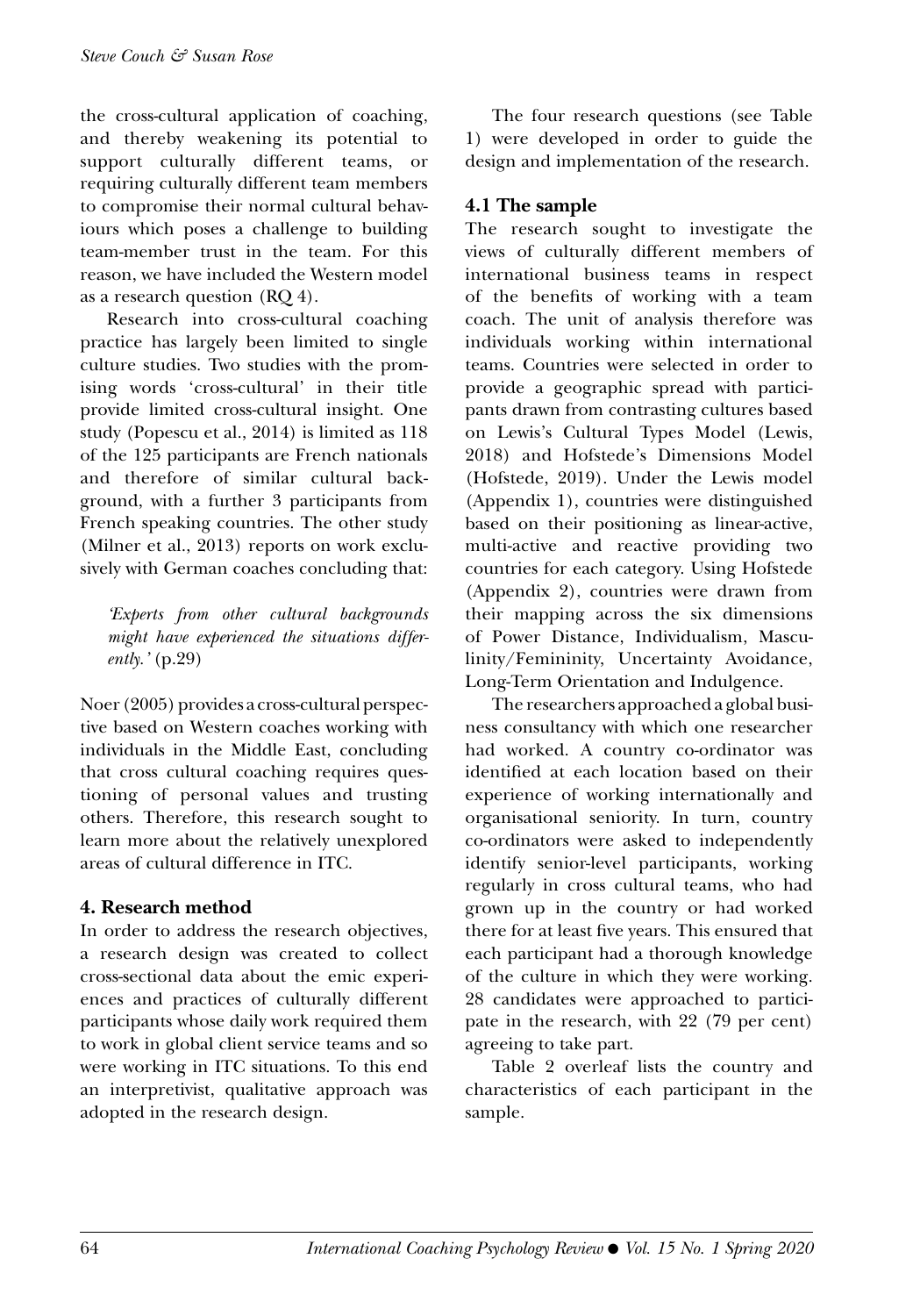| Country and<br>Reference<br><b>Number</b> | Gender | Country of<br>Origin | Age<br>Group | Role<br>Level  | Years<br>working in<br>research<br>country | Years<br>with<br><b>IBC</b> | Other countries<br>worked in for<br>3 months or<br>more |
|-------------------------------------------|--------|----------------------|--------------|----------------|--------------------------------------------|-----------------------------|---------------------------------------------------------|
| Czechia 1                                 | Male   | Slovakia             | Gen X        | 1              | 8                                          | 8                           | Slovakia                                                |
| Czechia 2                                 | Female | Czechia              | Gen X        | 3              | Career to date                             | $\overline{4}$              | None                                                    |
| Czechia 3                                 | Male   | Czechia              | Gen X        | 1              | Career to date                             | 14                          | None                                                    |
| Hong Kong 1                               | Male   | UK                   | Gen X        | 1              | 14                                         | 30                          | UK, Singapore                                           |
| Hong Kong 2                               | Male   | Malaysia             | Gen X        | 1              | Career to date                             | 19                          | None                                                    |
| Hong Kong 3                               | Male   | Hong Kong            | Gen X        | 1              | Career to date                             | 20                          | None                                                    |
| Hong Kong 4                               | Female | China                | Gen X        | $\mathbf{1}$   | Career to date                             | 16                          | China                                                   |
| Kazakhstan 1                              | Female | Kazakhstan           | Gen X        | $\overline{2}$ | 11                                         | 11                          | Switzerland                                             |
| Kazakhstan 2                              | Female | Kazakhstan           | Gen X        | 3              | 9                                          | 9                           | Russia                                                  |
| Kazakhstan 3                              | Female | Kazakhstan           | Gen X        | 3              | Career to date                             | 10                          | <b>USA</b>                                              |
| Singapore 1                               | Female | Singapore            | <b>BB</b>    | $\overline{2}$ | Career to date                             | 10                          | None                                                    |
| Singapore 2                               | Male   | UK                   | Gen X        | $\overline{2}$ | 10                                         | 18                          | UK, Russia                                              |
| Singapore 3                               | Male   | India                | Gen X        | $\overline{2}$ | Career to date                             | 17                          | India                                                   |
| Singapore 4                               | Female | <b>USA</b>           | BB           | $\mathbf{1}$   | 11                                         | 24                          | USA, Indonesia                                          |
| South Africa 1                            | Female | South Africa         | Gen X        | 3              | 10                                         | 10                          | None                                                    |
| South Africa 2                            | Female | South Africa         | Gen X        | 3              | 16                                         | 16                          | <b>USA</b>                                              |
| South Africa 3                            | Male   | South Africa         | Gen X        | 1              | 16                                         | 16                          | <b>USA</b>                                              |
| South Africa 4                            | Male   | South Africa         | BB           | $\overline{2}$ | 35                                         | 35                          | UK, Netherlands                                         |
| South Africa 5                            | Male   | UK                   | Gen X        | 1              | 18                                         | 25                          | UK                                                      |
| USA 1                                     | Male   | <b>USA</b>           | Gen X        | 1              | Career to date                             | 28                          | None                                                    |
| USA <sub>2</sub>                          | Female | <b>USA</b>           | <b>BB</b>    | 1              | Career to date                             | 32                          | None                                                    |
| USA <sub>3</sub>                          | Male   | <b>USA</b>           | <b>BB</b>    | 1              | Career to date                             | 21                          | None                                                    |

**Table 2: Sample Profile Characteristics**

## **Participants per country:**

Czechia: 3 (14%); Hong Kong: 4 (18%); Kazakhstan: 3 (14%); Singapore: 4 (18%); South Africa: 5 (22%); United States: 3 (14%).

**Key:**

**Role Level:** 1: Business Leader; 2: Senior Executive; 3: Senior Manager.

**Age Group:** BB: Baby Boomer born in 1964 or before; Gen X: Generation X born in 1965 or later. **IBC:** International Business Consultancy.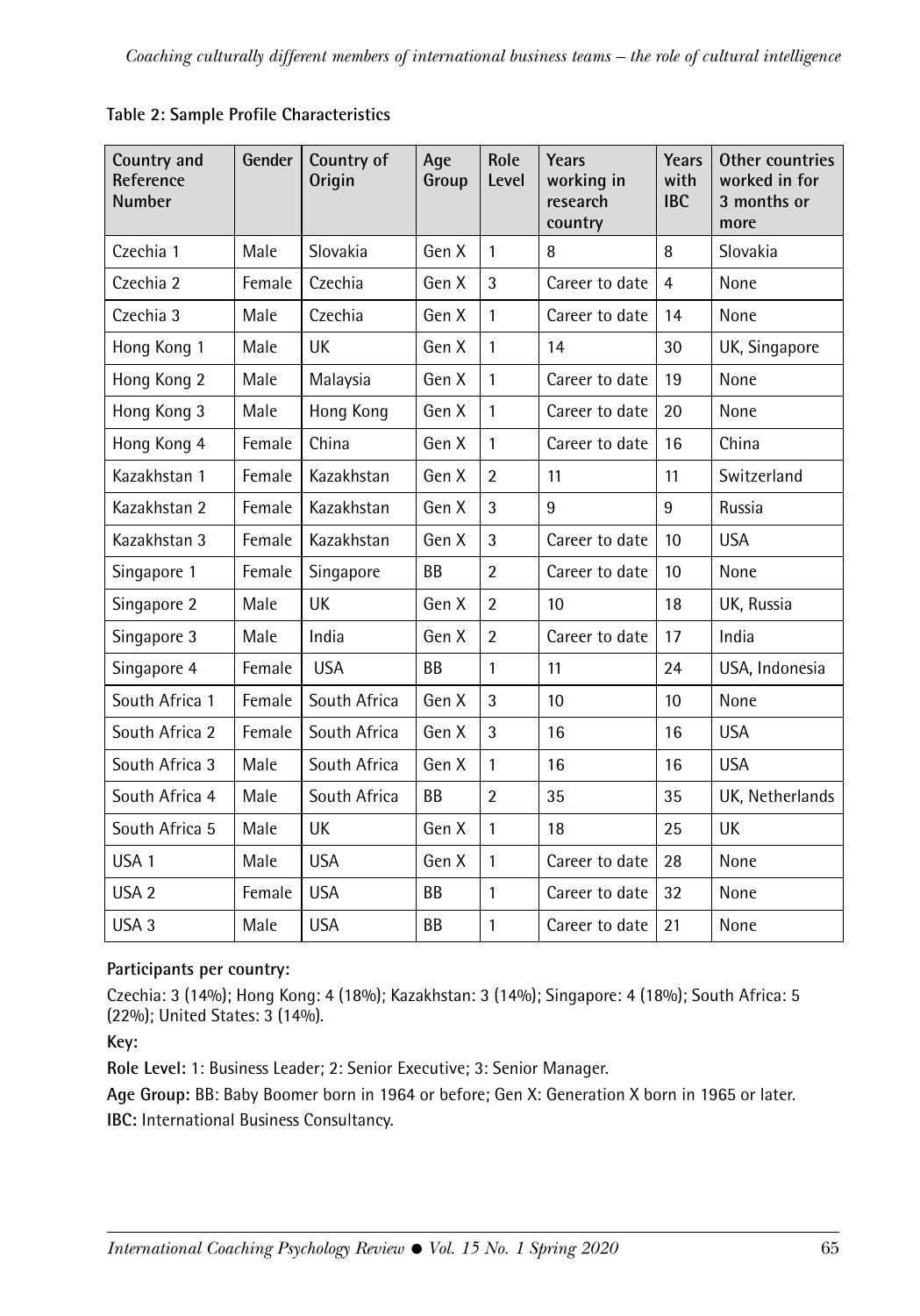## **4.2 Data collection**

The data collection technique utilised was individual semi-structured interviews. All interviews were audio recorded on a Digital Dictation Machine and, for the 20 participants who chose to do so, conducted using video conferencing. After reference to each participant's earlier written confirmation of informed consent, and collection of personal data (see Table 2), a pre-determined interview plan was used to ask each participant to talk about their experiences of coaching, both as a coachee and where applicable as a coach, and of working in domestic and international teams. Participants who talked knowledgeably about their experiences of TC were encouraged to expand on their perspectives and share their views on the Practice and Attitudes research questions. Participants who talked tentatively about TC, for example those who said that their experience of TC was limited and/or asked for a definition of TC, were asked to share their perspectives on working in teams, before hearing different definitions of TC from Hackman & Wageman (2005), Clutterbuck (2007), Wageman et al. (2008) and Hawkins (2017) and asked to comment on them.

Participants were asked to provide perspectives from their own culture, for example, Ubuntu was raised with each South African participant. Participants were encouraged to express themselves freely, for example by asking more open questions, and were supported to develop their own views. For example, where participants asked for a definition of TC, they were told first that their personal definition was the most valid for the purposes of the interview. The four key ethical principles of avoiding participant harm or loss of dignity, transparency and honesty, the right to privacy and researcher integrity (Rose et al., 2015) were observed.

### **4.3 Data processing**

The researchers transcribed the audio tapes adopting a denaturalised transcription which, in addition to recording what was said, captures meanings and perceptions stated during the interviews by participants. Oliver, Serovich & Mason (2005) recommend the use of a denaturalised approach as particularly apt for cross-cultural work given the greater potential for misunderstanding participants and drawing ethnocentric conclusions.

The data was analysed by one of the researchers, using a manual qualitative matrix which recorded what was said by participants from each country in relation to different themes used by participants. For example, the South African matrix shares common headings for personal experiences of coaching and TC, and working with colleagues from different cultures, and a specific heading for Ubuntu. Participants comments under each heading were then analysed to draw out themes from each country.

### **5. Research findings**

This section shares research findings, first by comparing the differences across the sample by country and then by summarising these findings as they relate to each research question.

### **5.1 Sample differences**

Key differences emerged from the sample including variations in the perceived purposes and experiences of Coaching and TC. The following tables show differences in the main themes raised by participants representing each country.

Coaching was described as instruction in Singapore and as a tool for on-the-job development in South Africa (Table 3). This contrasts with US participants who all referred to coaching as a tool used over an extended time period for individual development. US participants referred frequently to coaching concepts including the coach holding up a mirror to the team and as a technique for facilitating self-discovery (Table 4).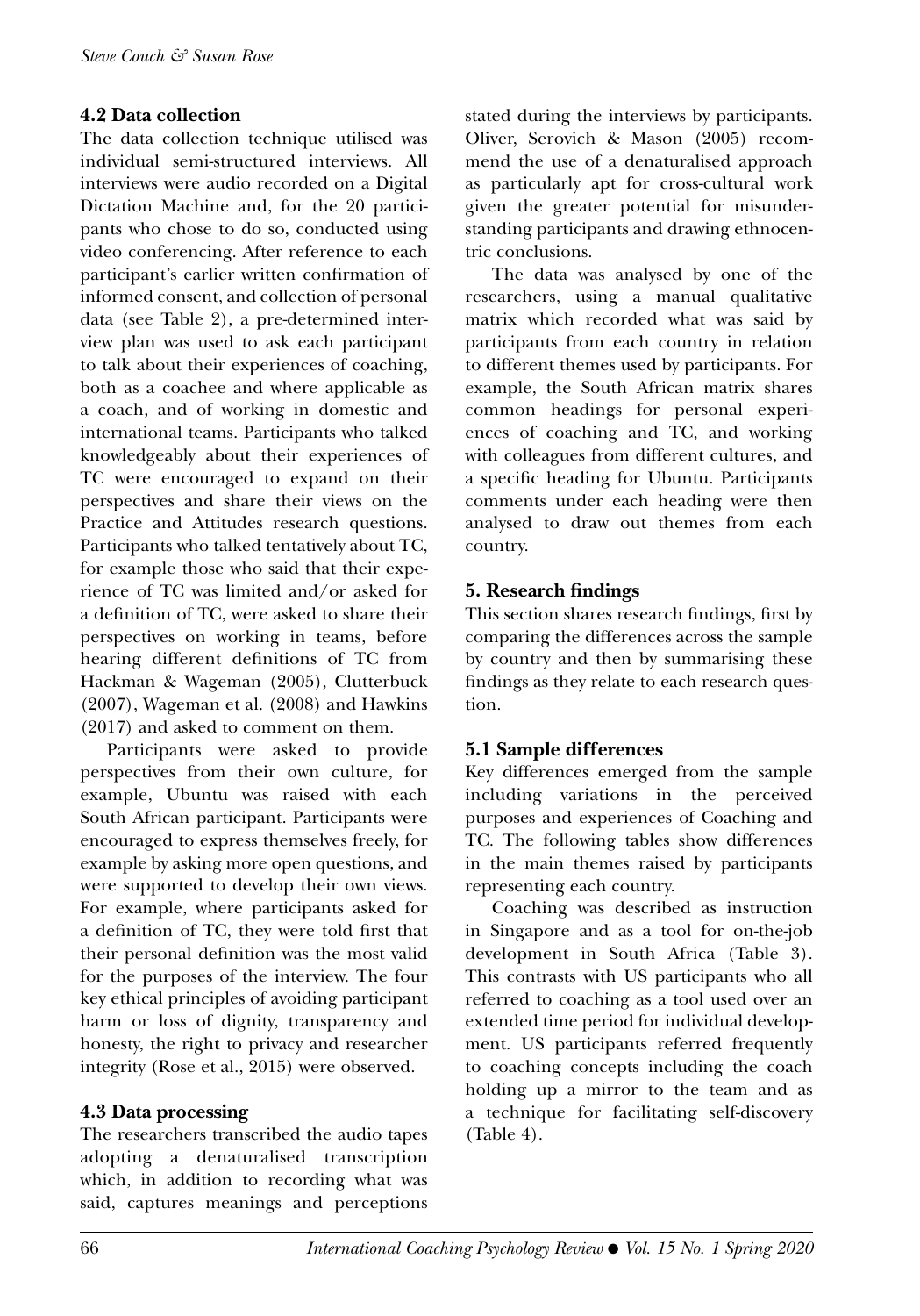| Czechia                                                                                                                                         | <b>Hong Kong</b>                                                                                                                                                                                       | Kazakhstan                                                                                                                                                         |
|-------------------------------------------------------------------------------------------------------------------------------------------------|--------------------------------------------------------------------------------------------------------------------------------------------------------------------------------------------------------|--------------------------------------------------------------------------------------------------------------------------------------------------------------------|
| Positive views about TC.<br>particularly in more complex<br>teams, for example teams<br>with different age groups.                              | Few views about the use of TC<br>with suggestions that hierarchical<br>leadership has greater influence.<br>Comments on the high level<br>of attention given to defining<br>individual roles in teams. | No mention of having worked<br>with a team coach - references<br>to hierarchical leadership<br>approaches and need for<br>certainty provided by a clear<br>leader. |
| <b>Singapore</b>                                                                                                                                | South Africa                                                                                                                                                                                           | <b>USA</b>                                                                                                                                                         |
| Communication for teams<br>is typically practiced by<br>working with team-members<br>on an individual basis rather<br>than with the whole team. | Teams operate more for<br>information sharing and are<br>largely hierarchical - incidences of<br>TC are uncommon.                                                                                      | Higher level issues e.g. helping<br>leaders to take a back seat and<br>holding up a mirror to poor<br>team behaviours were raised.                                 |

| Table 3: Participants' Comments on Team Coaching Experience |  |  |
|-------------------------------------------------------------|--|--|
|                                                             |  |  |

| Czechia                                                                                                                                                   | <b>Hong Kong</b>                                                                                                                                                                | Kazakhstan                                                                                                                                                    |  |
|-----------------------------------------------------------------------------------------------------------------------------------------------------------|---------------------------------------------------------------------------------------------------------------------------------------------------------------------------------|---------------------------------------------------------------------------------------------------------------------------------------------------------------|--|
| Market is developing.<br>hampered by a belief that<br>Czech leaders see coaching<br>as remedial rather than<br>as a positive development<br>intervention. | Participants primarily referred<br>to coaching in relation to<br>performance review processes<br>rather than as e.g. a way of<br>facilitating the generation of fresh<br>ideas. | All participants mentioned<br>stronger non-work coaching<br>relationships, that were of<br>much greater value than<br>workplace development<br>support.       |  |
| <b>Singapore</b>                                                                                                                                          | <b>South Africa</b>                                                                                                                                                             | <b>USA</b>                                                                                                                                                    |  |
| A clear divide between<br>participants who sought<br>coaching for instruction<br>and those who had spent<br>time working in the West                      | Seen more as a tool for on-the-job<br>development and training. Used<br>most frequently in anticipation of<br>significant promotions.                                           | Coaching used widely in the<br>workplace. Each participant<br>had been supported in seeking<br>personal coaches to address<br>their individual coaching needs |  |

**Table 4: Participants' Comments on the Domestic Use of Individual Coaching**

Participants commented:

and looked for a coach to help create new ideas and

perspectives.

*'In Asia or at least in Singapore, they expect a coach to be telling them what to do, help them progress, lead the way.'*  Singapore 4

and:

*'When we say coaching a lot of it is more training than coaching.'* South Africa 5

Czech and Kazakh participants (four in total) had developed their awareness of coaching outside their workplaces and were enthusiastic about how this had benefited them compared to office coaching:

over an extended time period.

*There is a difference between 'real coaching' for personal development and 'fake coaching' to achieve business goals.'* Kazakhstan 1

Individual experiences of TC ranged from none (more frequent in Hong Kong,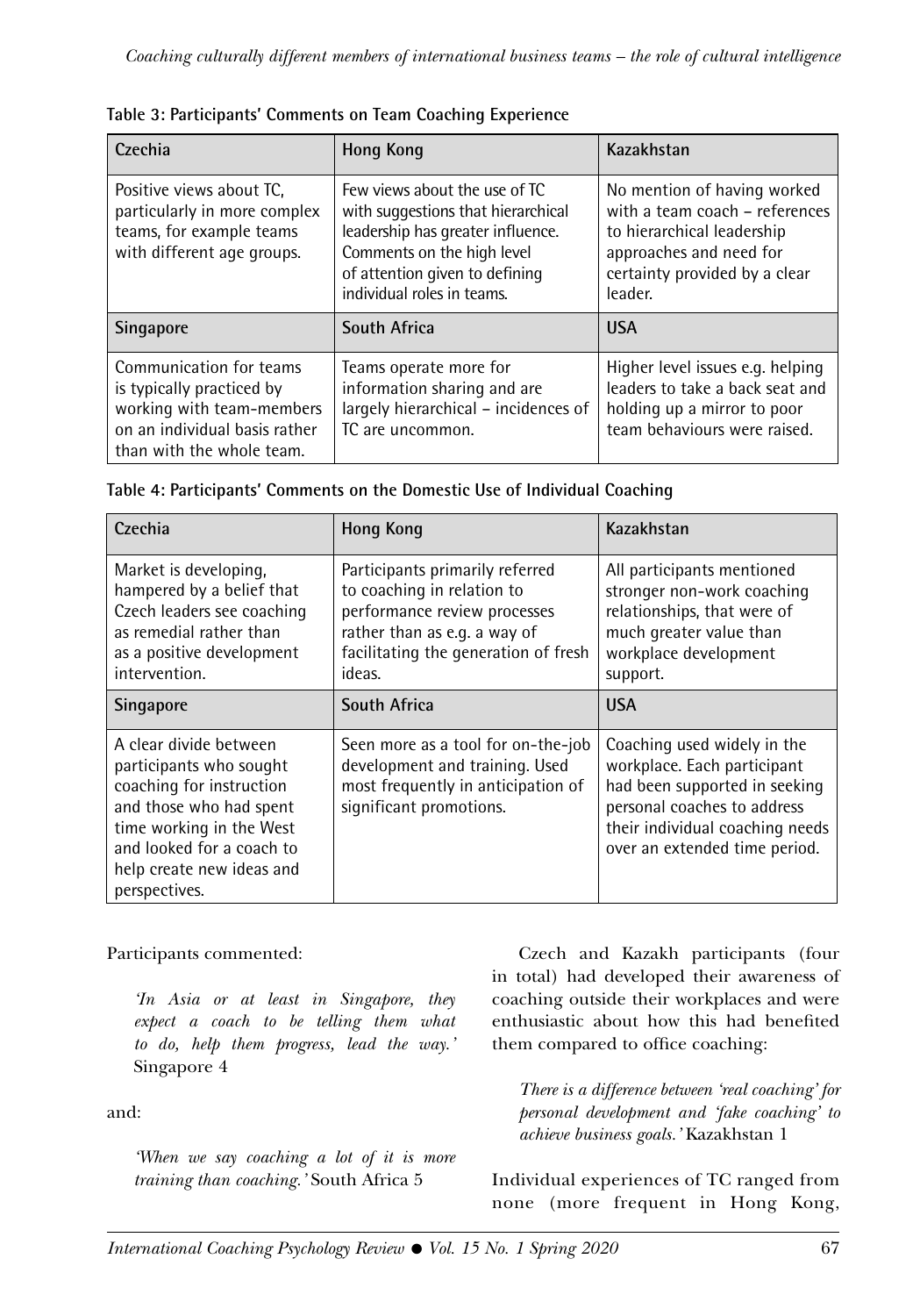| Czechia                                                                                                                                                                    | <b>Hong Kong</b>                                                                                                                                                                                   | Kazakhstan                                                                                                                                                                                                |
|----------------------------------------------------------------------------------------------------------------------------------------------------------------------------|----------------------------------------------------------------------------------------------------------------------------------------------------------------------------------------------------|-----------------------------------------------------------------------------------------------------------------------------------------------------------------------------------------------------------|
| Participants are energised by<br>working with international<br>colleagues, consciously<br>seeking others' ideas, and<br>by understanding different<br>cultural approaches. | Contributions may not be<br>immediate due to fear of losing<br>face, and anticipation that<br>effective decision making may<br>have taken place before the<br>meeting.                             | Participants seek higher levels<br>of direction and psychological<br>safety to build trust, and<br>expect clear structure and<br>direction from those chairing<br>meetings.                               |
| <b>Singapore</b>                                                                                                                                                           | <b>South Africa</b>                                                                                                                                                                                | <b>USA</b>                                                                                                                                                                                                |
| Participants feel that they<br>work in a cosmopolitan<br>environment and see<br>working cross-culturally as a<br>straightforward extension of<br>working domestically.     | Addressing high levels of domestic<br>cultural difference has provided<br>cultural sensitivity when working<br>with others, and heightened<br>sensitivity to the weaknesses of<br>ethnocentricity. | Approach to working with<br>cultural difference likened<br>to working with colleagues<br>in various parts of US. All<br>participants were curious to<br>understand much more than<br>country stereotypes. |

| Table 5: Participants' Comments on Approach to Working in International Teams |  |  |  |  |  |  |
|-------------------------------------------------------------------------------|--|--|--|--|--|--|
|-------------------------------------------------------------------------------|--|--|--|--|--|--|

| Czechia                                                                                                                                                                                     | <b>Hong Kong</b>                                                                                                                                                                             | Kazakhstan                                                                                                                                                                      |
|---------------------------------------------------------------------------------------------------------------------------------------------------------------------------------------------|----------------------------------------------------------------------------------------------------------------------------------------------------------------------------------------------|---------------------------------------------------------------------------------------------------------------------------------------------------------------------------------|
| Valuable role for<br>international team coach in<br>helping all to avoid using<br>country stereotypes and<br>untested assumptions about<br>others.                                          | Team leaders consistently<br>expressed frustration with the<br>lack of individual team member<br>contributions and were positive<br>about the potential of coaching to<br>help achieve this. | See role for team coaches in<br>giving attention to tolerance,<br>flexibility and sincerity<br>which were identified as vital<br>elements of building trust.                    |
| <b>Singapore</b>                                                                                                                                                                            | South Africa                                                                                                                                                                                 | <b>USA</b>                                                                                                                                                                      |
| Participants would value<br>the ability of team coaches<br>to adapt a team's approach<br>to the specific cultural<br>requirements of individual<br>team-members and the team<br>as a whole. | Support for the potential for TC<br>to enhance cultural interaction<br>and understanding. Value seen for<br>working domestically as well as<br>internationally.                              | Scope for team coach to<br>address others' fears of<br>imposing a dominant US<br>viewpoint on others, and<br>supporting deepening team-<br>members' relationships and<br>trust. |

| Table 6: Participants' Comments on Working with an International Team Coach |  |  |  |
|-----------------------------------------------------------------------------|--|--|--|
|                                                                             |  |  |  |

Kazakhstan and South Africa) to extensive  $(US)$ .

All participants were asked to share their perspectives on working in international teams (Table 5) and what benefits a team coach could bring to this (Table 6). Singaporeans, Americans and South Africans drew little distinction between working domestically and working internationally. Singaporeans based this on their familiarity with a domestic cosmopolitan environment, Americans on the experience of working with inter-State cultural differences, and South Africans based on their domestic experience of a high level of attention to working with cultural difference.

The greatest concerns about the contrast between domestic and international working (Table 7) were expressed by Hong Kongese participants who all referred to a heightened fear of losing face in an international environment.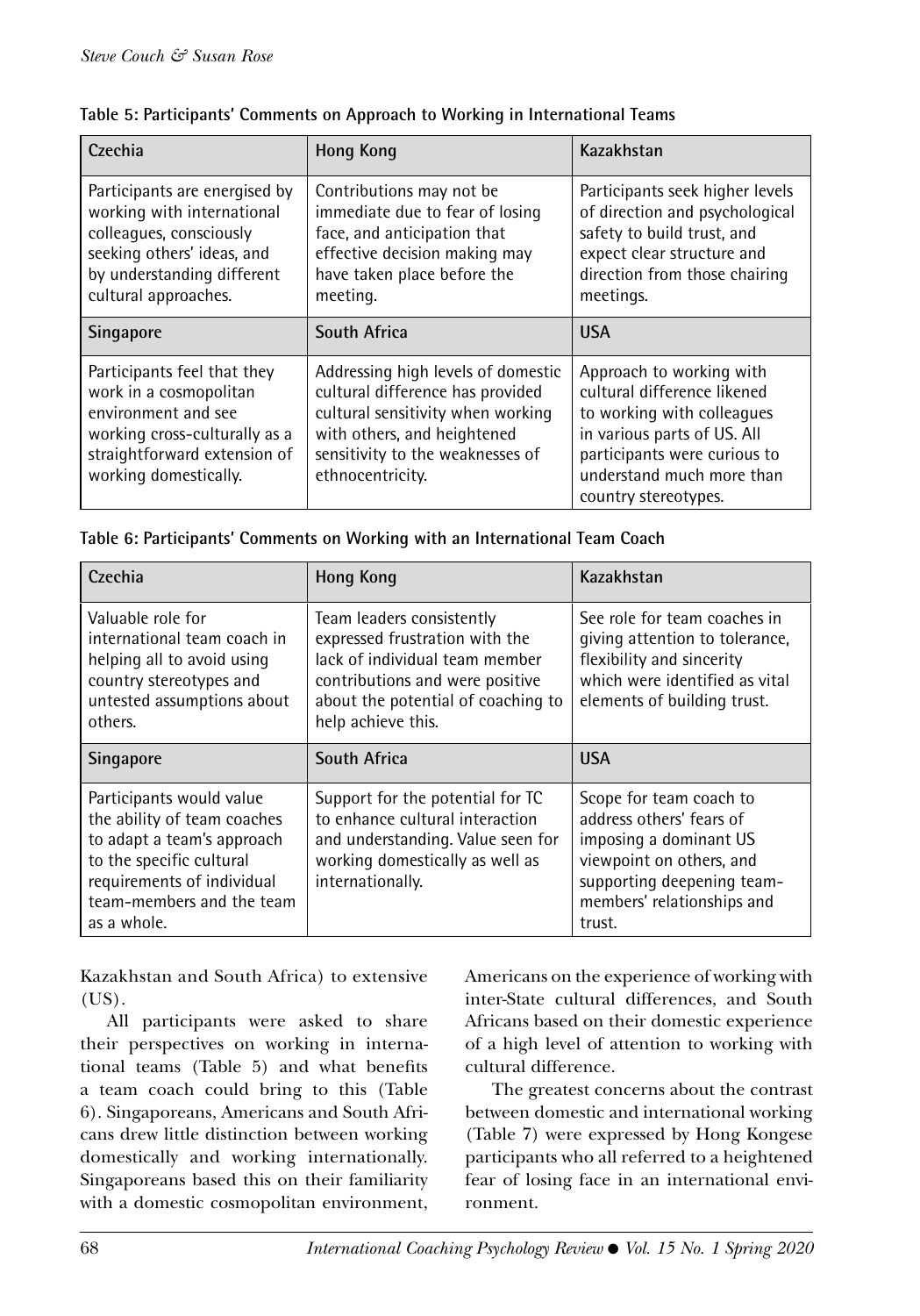| Czechia                                                                                                                                                                             | <b>Hong Kong</b>                                                                                                                                                                  | Kazakhstan                                                                                                                                                                                                         |  |
|-------------------------------------------------------------------------------------------------------------------------------------------------------------------------------------|-----------------------------------------------------------------------------------------------------------------------------------------------------------------------------------|--------------------------------------------------------------------------------------------------------------------------------------------------------------------------------------------------------------------|--|
| Legacy of Soviet influence<br>lingers seen, for example, in<br>a tendency to make quick<br>judgments based on limited<br>and unverified information.                                | Representatives at international<br>meetings may be chosen based on<br>familiarity with Western cultural<br>behaviour, and may not represent<br>all aspects of domestic approach. | Participants said that they<br>find it hard to get to know<br>foreigners who they see as<br>comparatively slow to open<br>up, being more focused on<br>transactional areas.                                        |  |
| <b>Singapore</b>                                                                                                                                                                    | South Africa                                                                                                                                                                      | <b>USA</b>                                                                                                                                                                                                         |  |
| There is a reluctance to be<br>openly critical of others, and<br>to receive negative criticism<br>in public. Helping others and<br>using cultural sensitivity are<br>highly valued. | Concern for others captured by<br>The rainbow nation is always at<br>the back of your mind. indicating<br>the value placed on sensitivity<br>towards others.                      | Americans may be<br>comparatively direct with their<br>colleagues, which they see<br>as helping to meet deadlines,<br>recognising that this can<br>hinder creativity, diversity of<br>thought and open expression. |  |

**Table 7: Participants' Comments on Cultural Perspectives**

*'The art of a team coach [in Hong Kong] would be in extracting the participation. In the UK a coach could ask one question and everyone in the room would share an opinion on it.'* Hong Kong 1

Czech participants discussed their excitement at hearing new ideas from international colleagues and were most positive about having their domestic thinking challenged, whereas Kazakh participants indicated their need for clear leadership, and structure to support their work in an international environment.

The most common feedback on the benefits a team coach can offer referred to building trust, focusing the team on its purpose, and enhancing cultural sensitivity (all countries).

*'The focus of the team coach for the Senior Leader group was to pry us open culturally and also make us realise we have the same target, goal, objective, we just see it differently.'* Singapore 4

*'There is an expectation of what is happening in our office based on what is happening in your office.'* South Africa 1

Kazakh participants emphasised the need to build trust through tolerance, sincerity and flexibility and that they are uncomfortable where these elements are lacking.

The authors recognise that the number of comments on cultural understanding may be a reflection of the attention given to cultural difference in the participant interviews.

American participants felt that a team coach could help to reduce dominant US bias in the team, and emphasised the need for team coach flexibility.

*'You cannot imagine how difficult it was to get the US guys to understand that they were going to take a back seat to those countries and not be in charge.'* USA 1

*'To come up with a working hypothesis is totally acceptable but [be] flexible enough to change and modify and make it stronger as you obtain more evidence.'* USA 3

Czech and American participants expect to contribute to content discussions, whereas Kazakh, Singaporeans and Hong Kongese participants expect direction from a team leader.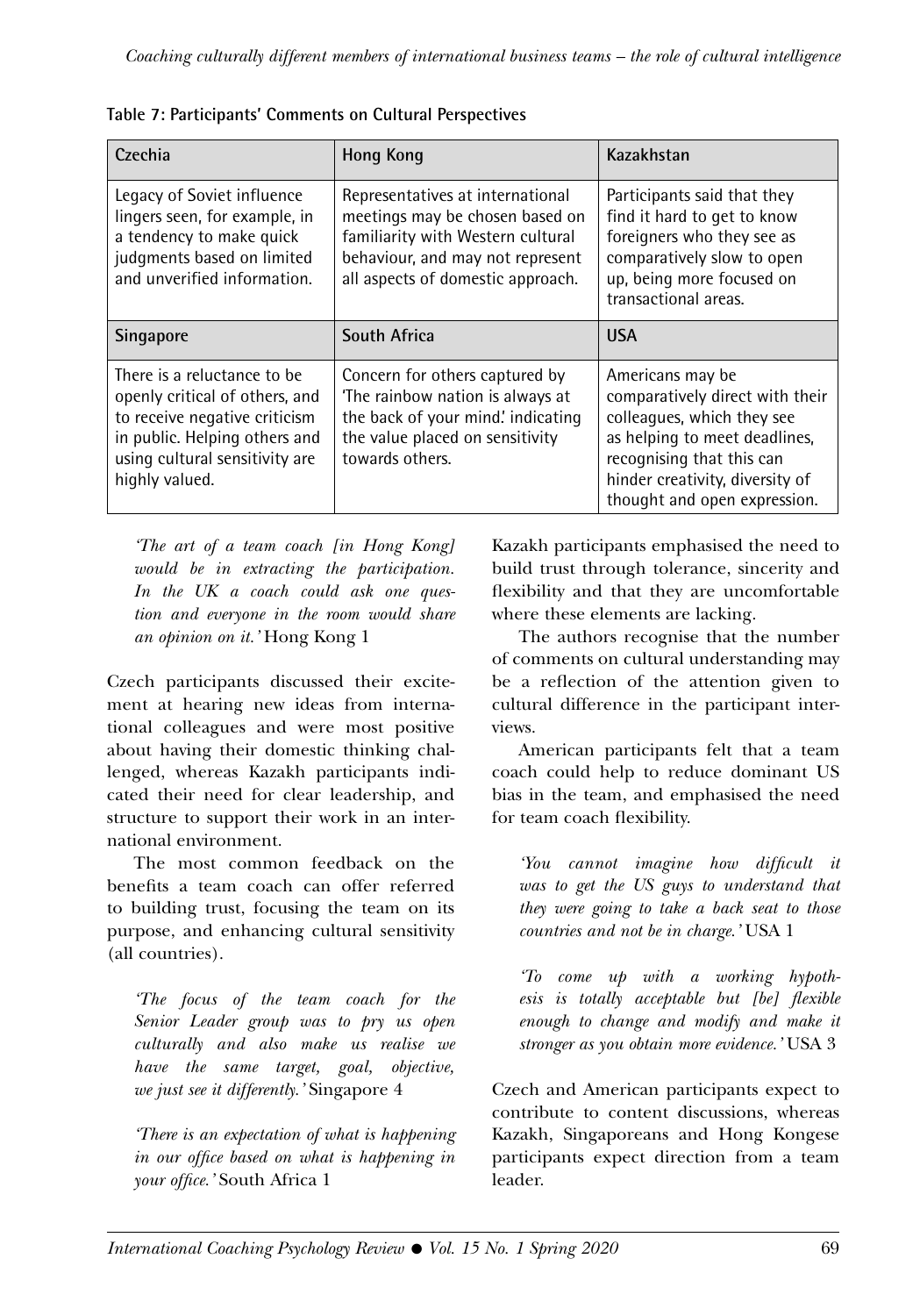*'I think the leader of the group is responsible'.* (Answering: Who would you say is responsible for the disconnection in the team) Kazakh 3

The value of the coach's attention to group dynamics was mentioned most frequently by Singaporean participants, who also made the most references to reflection (three out of four participants). The value of reflection was mentioned by just under half the total sample.

Czech participants prefer to ask open questions and reflect before reaching an understanding, whereas South African participants respect directness in achieving clarity. Mixed views were shared about the competing needs for coaches to support the team in achieving its specific purpose (Hong Kong), and on enhancing wider team-member development (Czechia and Singapore). Hong Kongese seek clear definitions of narrower individual roles within the team, rather than shared team responsibility favoured by Americans and South Africans.

*'…if assigned a task to one particular person, he or she can do the job fantastically. If you put them into a team… I need to make sure that each and every one of the team members know what role they are performing –when you have a team meeting and just ask open questions, 9 out of 10 times there will be silence…'* Hong Kong 2

Emergent themes included the difficulty of communicating comfortably when speaking a foreign language (Hong Kong, Czechia and Kazakhstan), negative cultural attitudes to female business women (South Africa and Kazakhstan), and a cultural tendency to show higher respect to foreigners (Kazakhstan). Czech participants referred to the enduring legacy of Soviet influence saying that this still encourages Czechs to quick judgment based on limited and unverified information. A Hong Kongese participant referred to the practice of selecting national

representatives for global meetings based on their familiarity with Western culture.

Other themes suggested the relevance of understanding and learning from different cultural practices. South African participants highlighted the need to comply with domestic legal requirements for positive racial discrimination in the composition of leadership teams. Another South African theme was the importance of senior staff demonstrating support for each individual's home situation and challenges such as low income and difficulty in getting to and from work, but without too much interference. Hong Kongese participants offered insights into how asynchronous use of social media has become more common in China and Hong Kong for communication in internal teams, with client teams, and for team performance management, with one adding:

*'They like emojis to express themselves – more frequent and short works better than long conversations.'* Hong Kong 3.

# **5.2 Research findings**

The next sub-section uses the participants' perspectives detailed in Tables 3–7 and the previous sub-section 5.1 and relates them to the four research questions.

## **5.2.1 RQ 1: What do participants see as the purposes of team coaching?**

The research findings, which are taken mainly from Tables 3 and 4, indicate little consistency in how participants' see the purposes of coaching and by extension TC. Those most aware of TC, shared clear views of what TC is and were most consistent with practitioners' views. They value coaching and TC as distinct workplace interventions. Those with some awareness of coaching were able to apply their knowledge to talk about perceived values of TC. A third sub-group saw the purpose of coaching as supporting more directive processes such as performance review and assessment.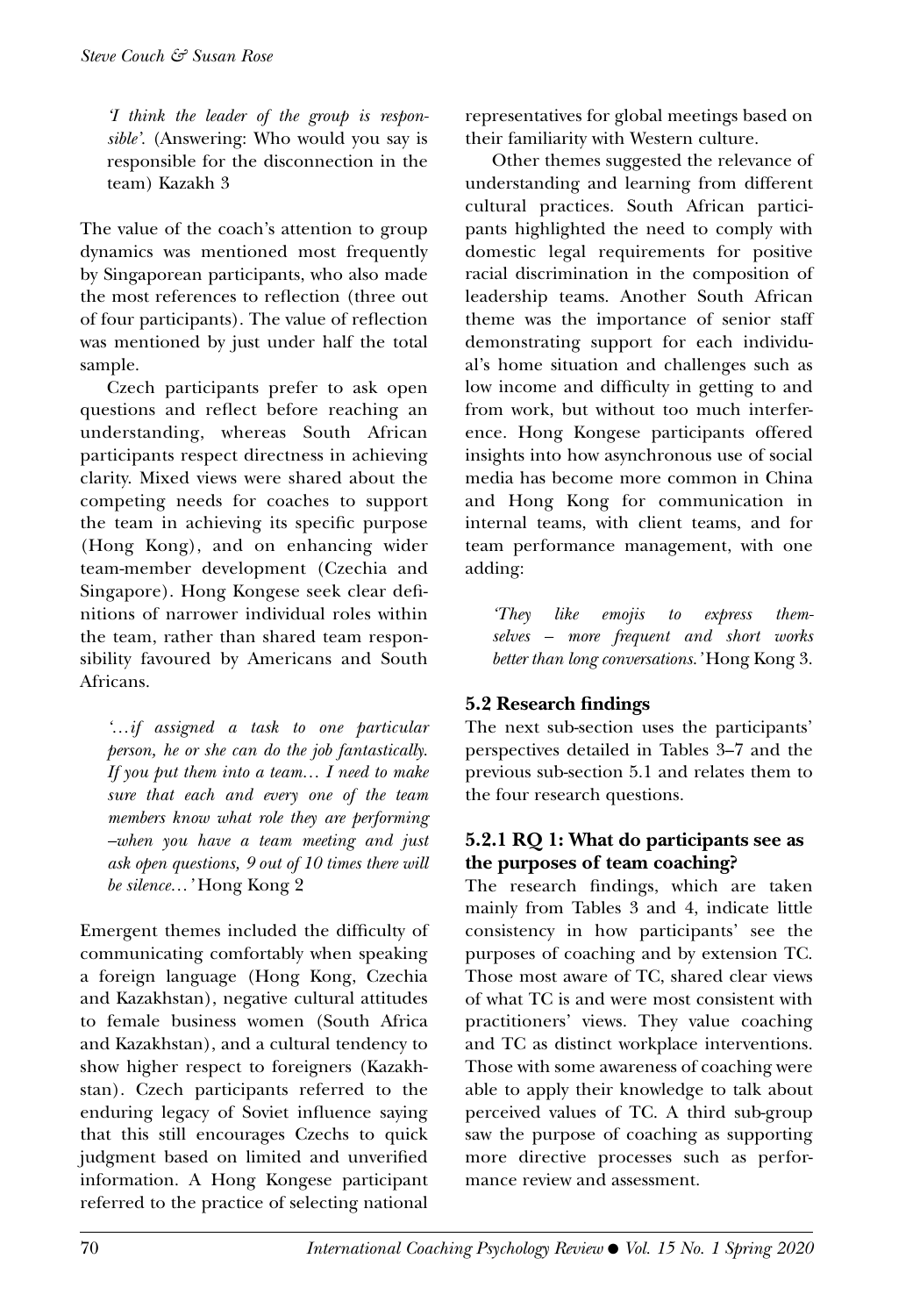### **5.2.2 RQ 2: To what extent, if any, do individual cultural differences influence attitudes towards team coaching?**

The findings, which are taken mainly from Tables 3 and 5, point to marked cultural differences in attitudes towards TC. Although other influencing factors have emerged from the research, with the most positive comments on TC expressed by those with most knowledge and experience, the influence of cultural difference was seen in the responses of participants who had spent significant time working in more than one country (e.g. Hong Kong 1, Singapore 2, Singapore 4, South Africa 5 – see Table 2). Each of these participants was able to contrast time spent working in different cultures and the impact this had on working in teams and, in some cases working with a team coach.

## **5.2.3 RQ 3: What might international team coaches practice to better serve culturally different clients?**

Participants' suggestions, taken mainly from Tables 6 and 7, regarding the skills required of an international team coach were as follows: building trust, focusing the team on its purpose, displaying cultural sensitivity, being flexible, attending to group dynamics, allowing time for reflection, providing a suitable level of direction for each team-member, consideration of individual language capability, and treatment of all team members with similar respect regardless of gender and cultural background.

#### **5.2.4 RQ 4: To what extent is a largely Western model of team coaching appropriate to working with culturally different team members?**

The research findings, drawn mainly from Tables 6 and 7, indicate concerns about the use of unadapted Western models of TC for work with culturally different team members. Three types of concern were identified: first the challenge of having to behave differently, second, uncertainty about the suitability of unfamiliar approaches, and finally, exclusion of what has worked in the past. Participants commented on these areas in turn:

*'It is quite challenging to switch off the Singaporean brain and switch on the organisation brain and behave in a way, a very different way…'* Singapore 2

*'…when you apply them in Singapore context, it doesn't work that way, because the context and the environment you are trying to apply them in is totally different, so sometimes I use these with a pinch of salt…'* Singapore 3

*'We work on personal experience of what has worked well and what is likely to work well going forward and it is no different to other countries.'* South Africa 3

Singapore 3 went on to give clear advice to those seeking to introduce unadapted models that work well in one culture to another culture:

*Parachuting something which works in Europe into any of these countries would be a folly, an absolute folly.* Singapore 3

Participants from Kazakhstan, Czechia and South Africa also saw the need to position coaching positively:

*'I did not have courage…to ask for [coaching]. Because the attitude from leadership is such that it is a waste of time if you need a coach – it's not a good position.'*  Czechia 1

Despite this resistance, participant feedback provided encouragement for the potential benefits of adapting Western models of TC, suggesting more attention to how current models can be adapted to achieve wider cultural acceptance.

*'I think there is a huge opportunity. International teams are looking at how it works today.'*  Czechia 2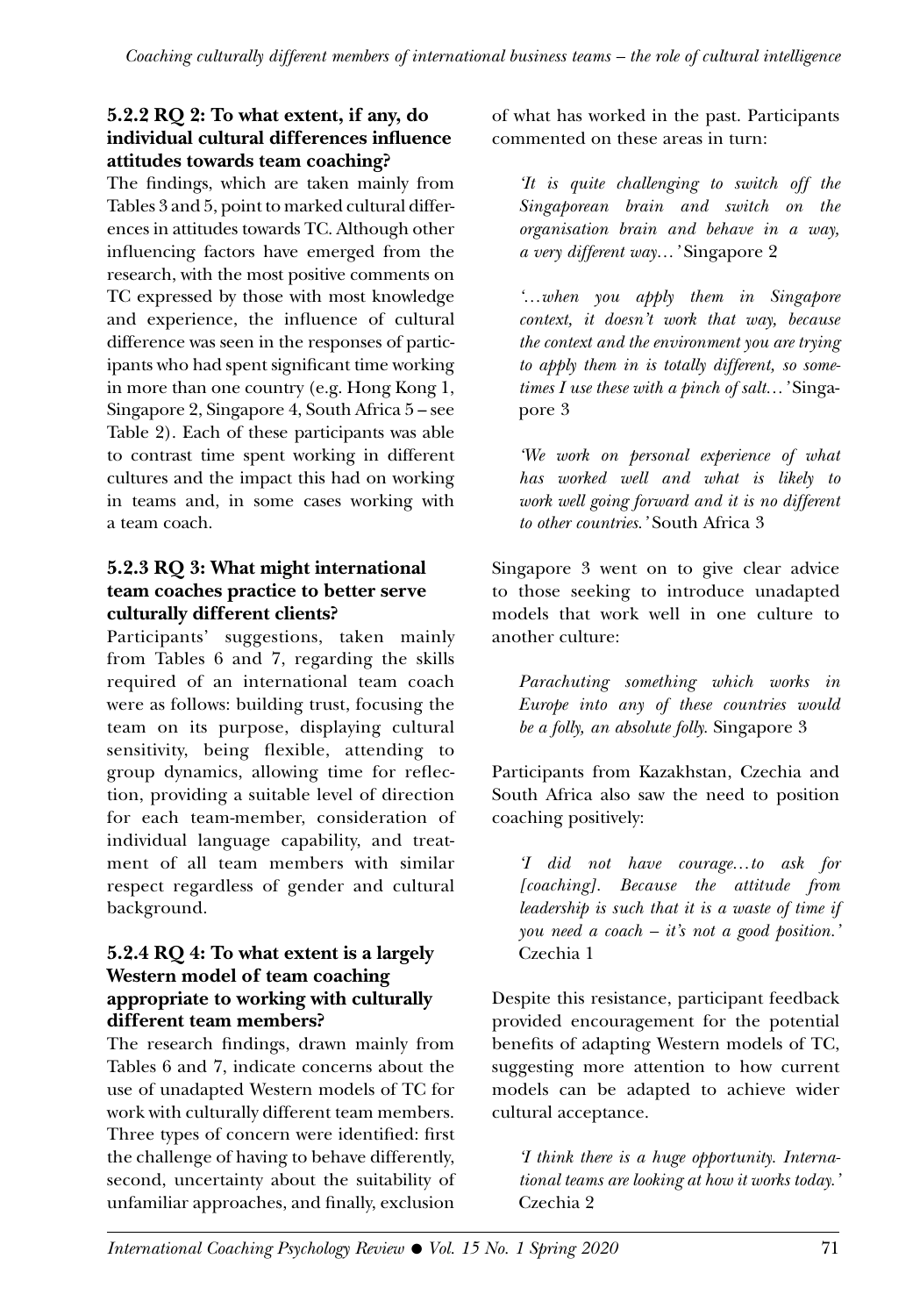*'We definitely need it in the future if it is going to be way more international. Very helpful if we can make it work.'* South Africa 1

#### **6. Discussion**

The research findings provide details of the range of benefits that culturally different members of international teams may seek from a team coach. This section seeks to demonstrate the value to team coaches of developing cultural sensitivity before suggesting areas of potential interest for those who wish to do so.

### **6.1 The value of cultural sensitivity**

Greater awareness of cultural sensitivity will help coaches to build trust and rapport with culturally different team members. Where coaches can demonstrate their openness to knowing more about the potential of each team member's contribution, this will facilitate team members in offering more to the team. Coaches may also be able to role model ways of working that influence team members to consider how their individual cultural approaches can be adapted for the needs of the whole team.

Adopting a culturally sensitive approach, addresses concerns raised by study participants and in the literature review. Greater cultural sensitivity appeared to be required for example by the Singaporean participants seeking identification of common team goals when starting from culturally different initial positions, which is recognised in the literature (Milner et al., 2013). Avoiding the perception of cultural imposition, as seen in Chatwani's (2015) dismissal of the novelty of Western coaching approaches and the Singaporean participant's advice to avoid parachuting in European solutions, also points at the need for cultural sensitivity.

The value of cultural sensitivity can be seen in the light of the importance that coaches and their clients place on coaches being sensitive. Based on the research, we propose that cultural sensitivity is a valuable addition to working with international teams with culturally different team members.

### **6.2 Developing cultural sensitivity**

The research study has revealed a series of complex and sometimes contradictory requirements for international team coaches working with cultural difference in teams. However, rather than a pull towards increasingly sophisticated responses, addressing this coaching challenge has had the opposite effect: a reversion to the fundamental principles of Western coaching. These principles have provided lenses that allow us to consider what else we need to do to coach with cultural sensitivity. Table 8 gives examples of how cultural sensitivity may be developed from the starting point of three International Coaching Federation Core Competencies (ICF, 2019).

We move on to introduce two allied concepts that may be relevant to ITC and cultural sensitivity; these are Cultural Intelligence (CQ) and Cultural Competence (CC). These have emerged as potential areas for future study.

As discussed in Section 3.4, more recent approaches to cultural difference have concentrated on the shared competencies needed for any one person to understand more about cultural difference. In 2003, Earley and Ang (2003: 58) introduced the concept of CQ, defined as 'a person's capability to adapt effectively to new cultural contexts'. CQ looks at four areas that are aligned to the building of cultural sensitivity as shown in Table 9.

The potential value of CQ for coaches working with cultural sensitivity is, that since 2015, there has been a significant increase in empirical studies of CQ (Fang et al., 2018). Studies have claimed that higher CQ results in higher performance levels in teams (Khani et al., 2011), international assignment outcomes (Ott & Michailova, 2018) and overall task performance (Presbitero & Toledano, 2017).

CC studies may also provide team coaches with insights as they develop cultural sensitivity. CC, developed in studies of ways in which medical practitioners can relate better to patients, has been defined as the ability to meet social, cultural and linguistic needs (Betancourt et al., 2002). Components of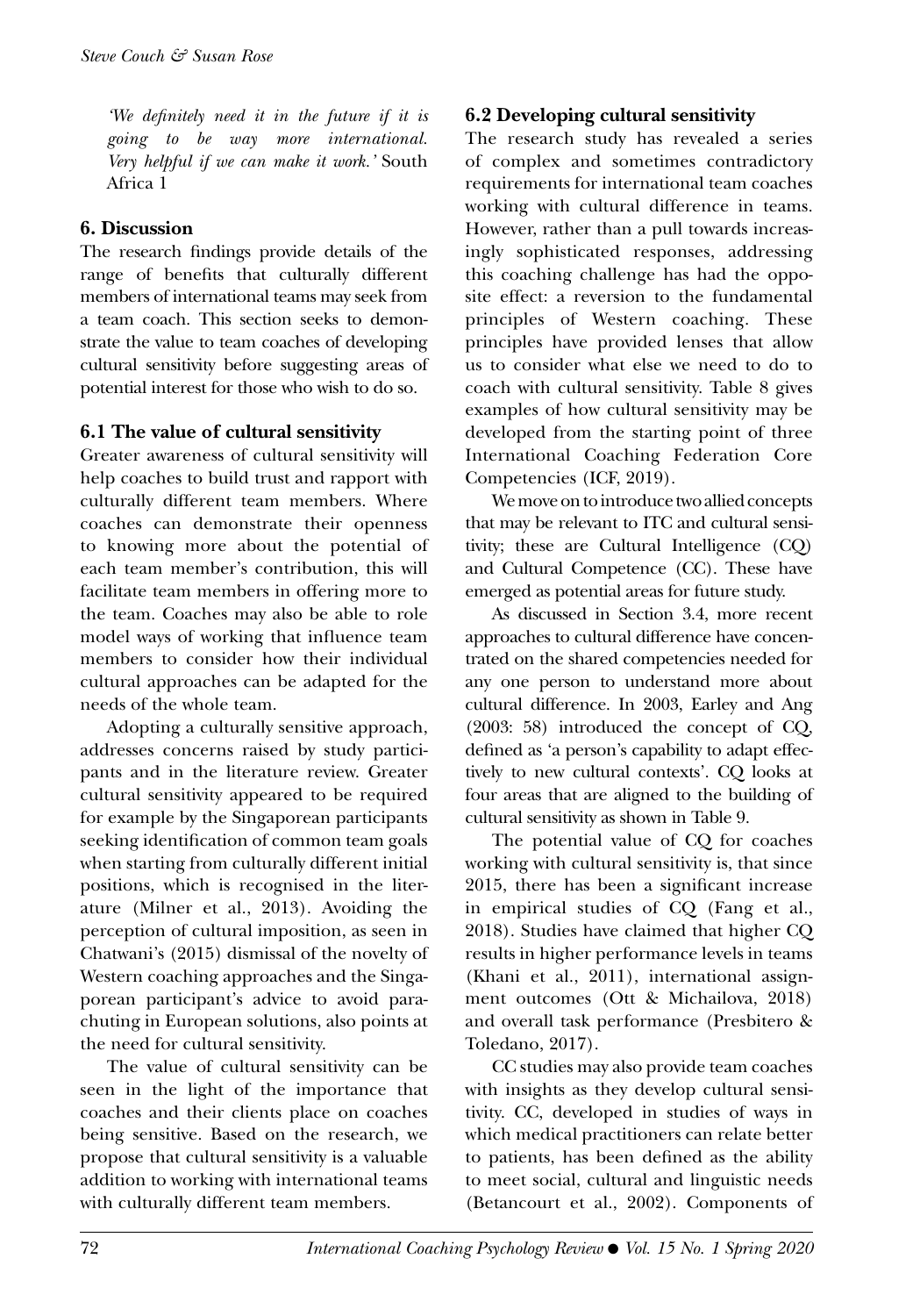| <b>ICF Core Competency</b>                            | Insights for developing cultural sensitivity                                                                                                                         |
|-------------------------------------------------------|----------------------------------------------------------------------------------------------------------------------------------------------------------------------|
| 3: Establishing Trust and Intimacy with the<br>Client | Develop greater awareness of, and comfort with<br>own cultural biases.                                                                                               |
|                                                       | Share uncertainty and vulnerability.                                                                                                                                 |
|                                                       | Acknowledge the learning that each team-member<br>is providing to you.                                                                                               |
| 5: Active Listening                                   | Mirror language proficiency of team-members in<br>the pace that you speak.                                                                                           |
|                                                       | Consider higher risk of language ambiguity -<br>ensure team shares understanding.                                                                                    |
|                                                       | Focus on how comfortable/uncomfortable team-<br>members are in discussing different matters e.g.<br>emotions in the workplace, culturally different<br>team members. |
| 6: Powerful Questioning                               | Focus on clearly understood questions.                                                                                                                               |
|                                                       | What is a culturally powerful question?                                                                                                                              |
|                                                       | Sensitivity around culturally taboo matters.                                                                                                                         |
|                                                       | Sensitivity to potential loss of face.                                                                                                                               |

|  |  | Table 8: Using ICF Competencies to develop Cultural Sensitivity |  |
|--|--|-----------------------------------------------------------------|--|
|--|--|-----------------------------------------------------------------|--|

**Table 9: Components of Cultural Intelligence (CQ)**

| Metacognitive CQ       | Acquisition and understanding of cultural knowledge.                                                                       |  |  |
|------------------------|----------------------------------------------------------------------------------------------------------------------------|--|--|
| Cognitive CQ           | General knowledge about culture.                                                                                           |  |  |
| <b>Motivational CQ</b> | Attitude towards learning about cross-cultural situations.                                                                 |  |  |
| <b>Behavioural CQ</b>  | Capability to exhibit appropriate verbal and non-verbal behavior when<br>interacting with people from a different culture. |  |  |

CC include 'Belief/Attitude', 'Knowledge', and 'Skill' (Sue, 2001, p.799), and awareness of (group) 'Dynamics of Difference', when cultures interact (Cross et al., 1989, p.20).

More recent CC studies also place greater emphasis on shared human behaviours rather than individual cultural differences (Keith, 2019). CC offers team coaches insights into relevant areas such as comfort with negative emotions towards racial/ethnic groups, knowledge of how discriminatory practices operate at a community level, and engaging in verbal/nonverbal helping styles (Sue, 2001); historic distrust (Cross et al., 1989); and attending to shared behaviours (Keith, 2019).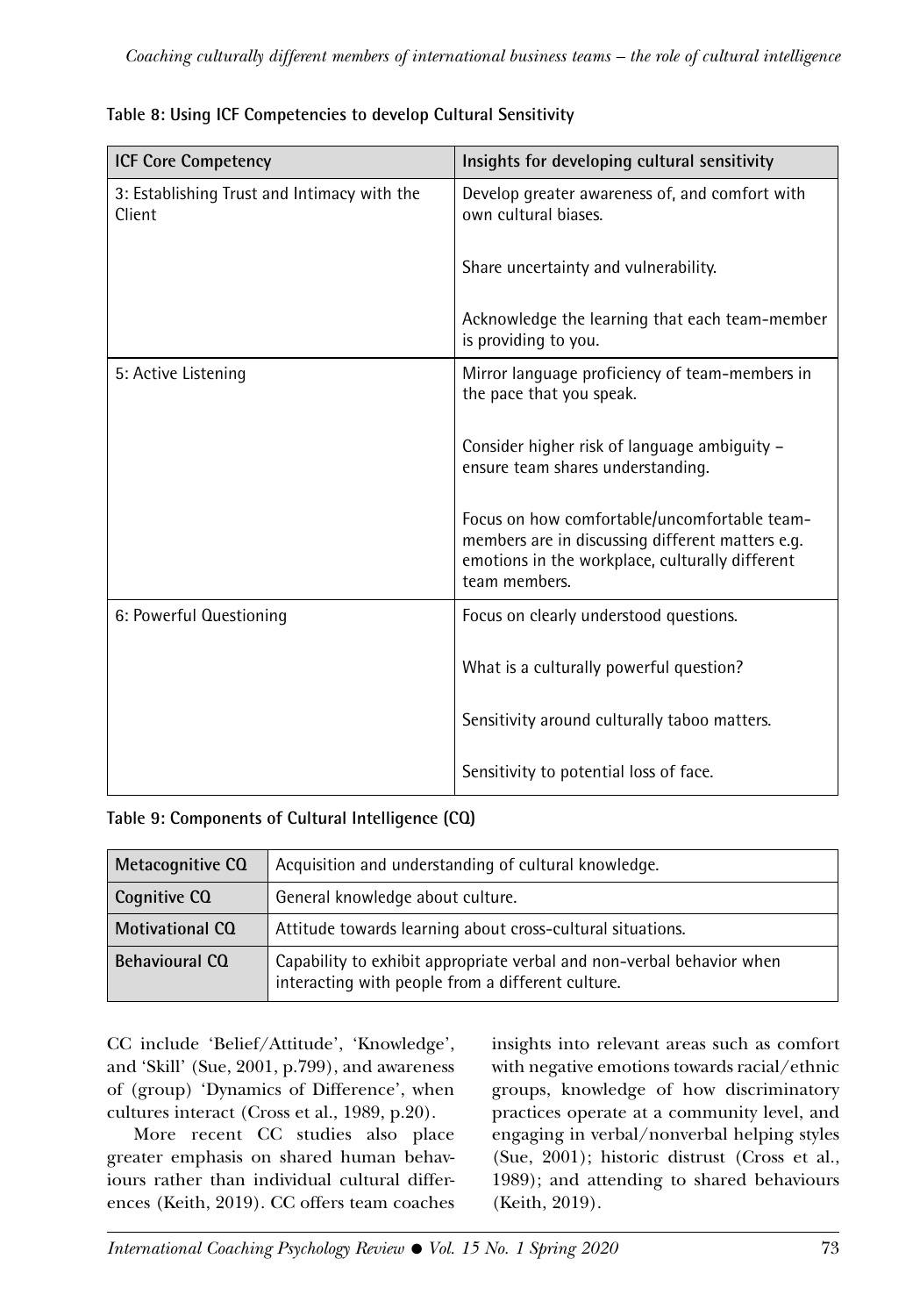#### **7. Conclusion and limitations**

This article aimed to cover three objectives with the first being to share the research findings on international team members perspectives of TC. The sample participants' contributions uncovered valuable perspectives relevant to the broader implementation of TC models across cultures. Participants explained why cultural sensitivity is, for them, a vital consideration in effective international teamwork. Currently, culturally different team members see coaching and TC as serving various purposes. Cultural differences, along with knowledge and experience, emerged as an important factor in influencing these differences. Participants provided a comprehensive checklist of considerations for team coaches planning work with culturally different team members and voiced resistance to deployment of unadapted Western models of coaching in international contexts, suggesting that cultural sensitivity is needed to build trust in teams.

The effectiveness of the study was inhibited by limitations which future research could address. At the design stage, the researchers overestimated participants' awareness of TC, which meant that definitions of TC had to be explained to the participants more often than appropriate for an exploratory study. The use of a 'country coordinator' for the sample, allowed the researchers to reduce their own subjective influence in selection, but may not have eliminated subjective bias in selection. Additionally, the research was undertaken in only one organisation which may limit its generalisability.

The second objective, to demonstrate the value of cultural sensitivity, was covered in the literature review and in discussion of the research findings. Cultural sensitivity was seen to be of benefit in building team-member trust, working with a broader range of experience and deepening team capabilities. The third objective, offering suggestions for how coaches can develop their cultural sensitivity, was met in the discussions on working with coaching fundamentals such as the ICF Core Competencies, and suggested CQ and Cultural Competence as potential areas of further research.

International Team Coaching has potential for bringing more creative and wide-ranging solutions to increasingly complex business problems. If it is to succeed, increasing awareness of how to work with cultural sensitivity appears crucial.

**Steve Couch,** Director Coaching Together Ltd steve.couch1@btinternet.com

#### **Susan Rose**

Henley Business School at University of Reading.

**Steve Couch** is a Henley Masters Coach with more than 30 years' experience of leading large multi-cultural consulting teams serving international clients.

**Susan Rose** is a Professor Emerita and Coach at Henley Business School with international management experience particularly in South East Asia.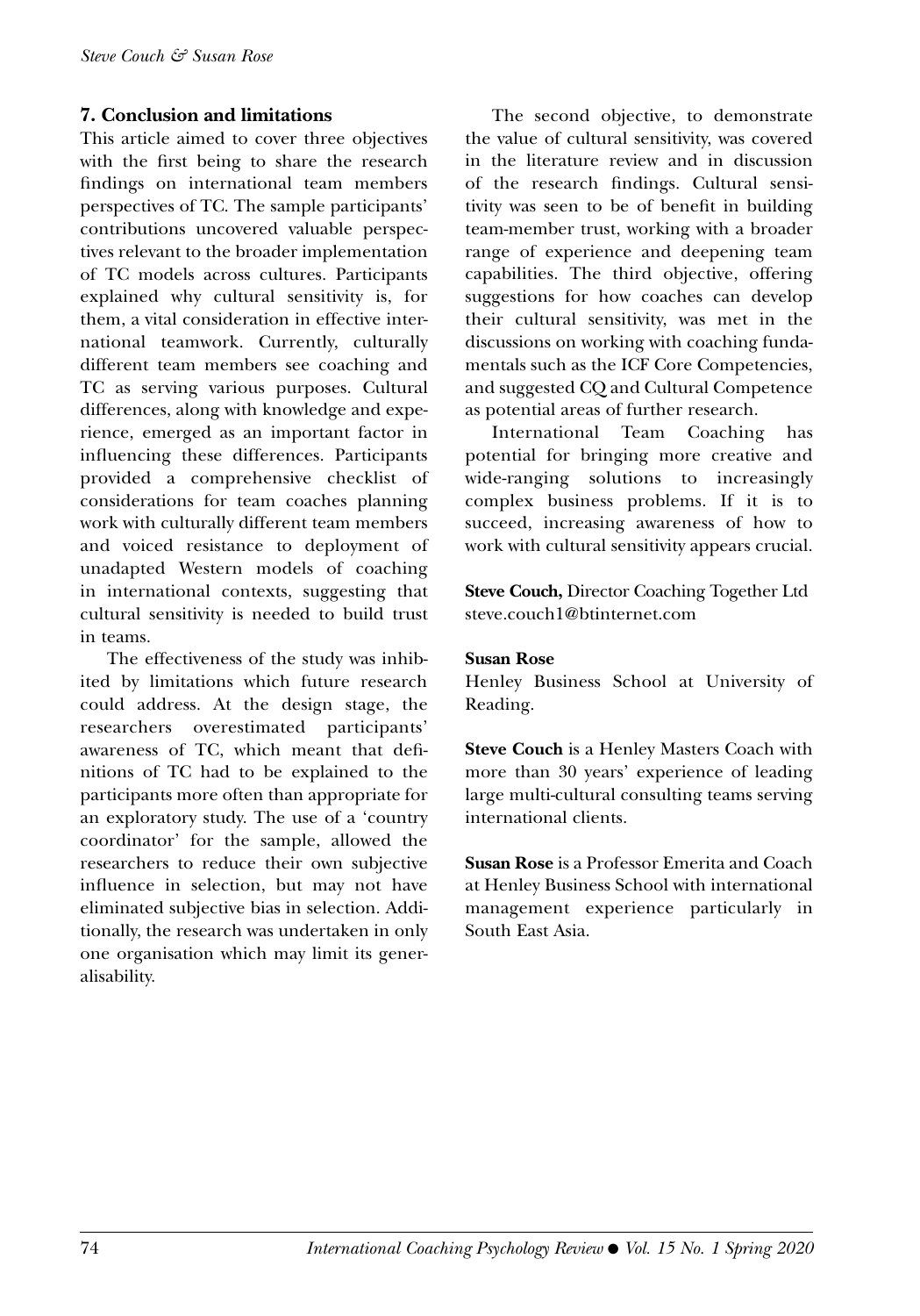#### **Reference**

- Allan, J. & Whybrow, A. (2008). Gestalt Coaching. In S. Palmer & A. Whybrow (Eds.) *Handbook of coaching psychology* (pp.133–159)*.* Hove: Routledge.
- Association for Professional Executive Coaching and Supervision (APECS). (2019). *Ethical guidelines*. Available from [https://www.apecs.org/](https://www.apecs.org/ethical-guidelines) [ethical-guidelines](https://www.apecs.org/ethical-guidelines) [Accessed 22 September 2019].
- Betancourt, J.R., Green, A.R. & Carrillo, J.E. (2002). *Cultural competence in health care: Emerging frameworks and practical approaches.* New York: The Commonwealth Fund.
- Bion, W. (1961). *Experience in groups*. London: Tavistock Publications.
- Blackman, A., Kon, D. & Clutterbuck, D. (2018). *Coaching and mentoring in the Asia Pacific.*  Abingdon: Routledge.
- Bossons, P. & Sartain, D. (2014). *Coaching essentials.*  London: Bloomsbury.
- Brennan, D. & Hellborn, K. (2016). Positive team coaching. *Industrial and Commercial Training*, *48*, 333–337.
- Britton, J. (2015). Expanding the coaching conversation: Group and team coaching. *Industrial and Commercial Training, 47*, 116–120.
- Carter-Scott (2018). Coaching in Thailand. In A. Blackman, D. Kon & D. Clutterbuck (Eds.) *Coaching and mentoring in the Asia Pacific* (pp.65– 90)*.* Abingdon: Routledge.
- Central Intelligence Agency. (2019). *The World Factbook*. Available from: [https://www.cia.gov/](https://www.cia.gov/library/publications/the-world-factbook/geos/kz.html) [library/publications/the-world-factbook/geos/](https://www.cia.gov/library/publications/the-world-factbook/geos/kz.html) [kz.html](https://www.cia.gov/library/publications/the-world-factbook/geos/kz.html) [Accessed 17 November 2019].
- Chatwani, N. (2015). A cross-cultural approach in coaching as viewed through the Guru-Sisya Parampara. In V. Pereira, & A. Malik (Eds.) *Investigating cultural aspects of Indian organisations*  (pp.324–340). London: Springer.
- Clutterbuck, D. (2007). *Coaching the team at work.*  London: Nicholas Brealey International.
- Clutterbuck, D. (2014). Team coaching. In E. Cox, T. Bachkirova & D. Clutterbuck (Eds.) 3rd edn. *The complete handbook of coaching* (pp.271–284)*.*  London: Sage.
- Cordery, J. & Tian, A. (2017). Team design. In E. Salas, R. Rico & J. Passmore *The psychology of team working and collaborative processes* (pp.103–128). Oxford: John Wiley & Sons.
- Cousins, B. (2018). Design thinking: Organisational learning in VUCA environments. *Academy of Strategic Management Journal, 17*(2), 1–18.
- Cross, T., Bazron, B., Dennis, K. & Isaacs, M. (1989). *Towards A Culturally Competent System of Care, Volume I.*  Washington, DC: Georgetown University Child Development Center, CASSP Technical Assistance Center.
- Dassen, M. (2015). Drama techniques in team coaching. *International Journal of Evidence Based Coaching and Mentoring*, *13*, 43–57.
- de Haan, E. (2008). *Relational coaching.* Chichester: John Wiley.
- de Vries, M.F.K. (2011). *The Hedgehog Effect The Secrets of Building High Performance Teams.* San Francisco: Jossey-Bass.
- Dickson, M., Castello, N., Magomaeva, A. & Den Hartog, D.N. (2012). Conceptualising leadership across cultures. *Journal of World Business*, *47*(4), 483–492.
- Downes, L. & Nunes, P. (2013). Big-bang disruption – A new kind of innovator can wipe out incumbents in a flash. *Harvard Business Review 91*(3), 44–56.
- Earley, P.C. & Ang, S. (2003). *Cultural intelligence: Individual interactions across cultures*. Stanford: Stanford University Press.
- EY (2019). *The upside of disruption*. Available from [https://www.ey.com/gl/en/issues/](https://www.ey.com/gl/en/issues/business-environment/ey-megatrends) [business-environment/ey-megatrends](https://www.ey.com/gl/en/issues/business-environment/ey-megatrends) [Accessed 22 September 2019].
- Fang, F., Schei, V. & Selart, M. (2018). Hype or hope? A new look at the research on cultural intelligence. *International Journal of Intercultural Relations, 66*, 148–171.
- Fudge, V. (2018). Auckland City amalgamation and culture development using the traditional Maori concept of Kaiarahi. In A. Blackman, D. Kon & D. Clutterbuck (Eds.) *Coaching and mentoring in the Asia Pacific* (pp.116–121)*.* Abingdon: Routledge.
- Garland, C. (2010). Introduction: Groups and groupings. In C. Garland (Ed.) *The groups book: Psychoanalytical group therapy principles and practice*  (pp.1–18)*.* London: Karnac.
- Geber, H. & Keane, M. (2013). Extending the worldview of coaching research and practice in Southern Africa: The concept of Ubuntu. *International Journal of Evidence Based Coaching and Mentoring, 11*(2), 8–18.
- Giffard, M. & Moral, M. (2015). *Coaching d'Equipe-3e edition: Outils et Pratiques.* Paris: Armand Colin.
- Grant, A. (2018). An overview of coaching and mentoring in the Asia Pacific region. In A. Blackman, D. Kon & D. Clutterbuck (Eds.) *Coaching and mentoring in the Asia Pacific* (ppxvii– xix)*.* Abingdon: Routledge,.
- Hackman, J.R. & Wageman, R. (2005). A theory of team coaching. *Academy of Management Review, 30*(2), 269–287.
- Han, E-H., Zhang, Y., Zhang, J-G & Lin, B-L. (2016) Advances in the Application of Action Learning in Nursing Practice. *Chinese Nursing Research 3*(3), 101–104.
- Hawkins, P. (2011). *Leadership team coaching* (1st edn). London: Kogan Page.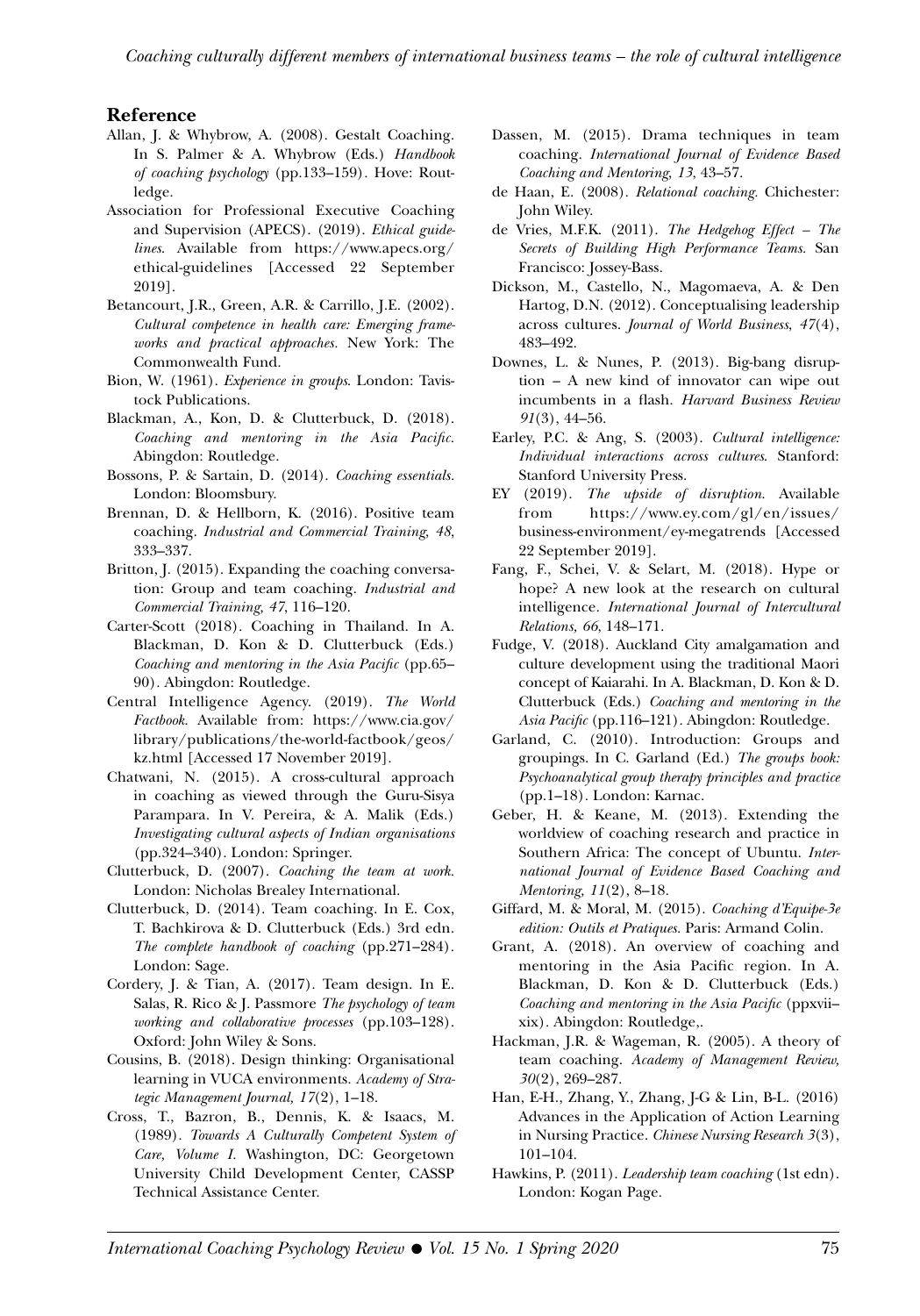- Hawkins, P. (2017). *Leadership team coaching* (3rd edn)*.* London: Kogan Page.
- Hawkins, P. (2018). *Leadership team coaching in practice* (2nd edn). London: Kogan Page.
- Hofstede, G. (2019). *The 6-D Model of National Culture*. Available from [https://geerthof](https://geerthofstede.com/culture-geert-hofstede-gert-jan-hofstede/6d-model-of-national-culture/)[stede.com/culture-geert-hofstede-gert](https://geerthofstede.com/culture-geert-hofstede-gert-jan-hofstede/6d-model-of-national-culture/)[jan-hofstede/6d-model-of-national-culture/](https://geerthofstede.com/culture-geert-hofstede-gert-jan-hofstede/6d-model-of-national-culture/)  [Accessed 22 September 2019].
- Hooreman, R.W., Kommers, P.A. & Jochems, W.M. (2008). Effects of synchronous coaching in teacher training. *International Journal of Continuing Engineering Education and Life Long Learning*, *18*(3), 338–350.
- House, R.J., Hanges, P.J., Javidan, M., Dorfman, P.W. & Gupta, V. (Eds.) (2004). *Culture, leadership, and organizations: The GLOBE study of 62 societies*. London: Sage Publications.
- International Coaching Federation. (2019). *Core Competencies*. Available from [https://coachfed](https://coachfederation.org/core-competencies)[eration.org/core-competencies](https://coachfederation.org/core-competencies) [Accessed 17 November 2019].
- Izod, K. & Whittle, S.R. (2014). *[Resource-ful Consulting:](https://www.amazon.co.uk/Resource-ful-Consulting-Working-Presence-Identity/dp/178220041X/ref=sr_1_2?keywords=karen+izod&qid=1568569958&s=books&sr=1-2)  [Working with your Presence and Identity in Consulting](https://www.amazon.co.uk/Resource-ful-Consulting-Working-Presence-Identity/dp/178220041X/ref=sr_1_2?keywords=karen+izod&qid=1568569958&s=books&sr=1-2)  [to Change](https://www.amazon.co.uk/Resource-ful-Consulting-Working-Presence-Identity/dp/178220041X/ref=sr_1_2?keywords=karen+izod&qid=1568569958&s=books&sr=1-2)*. Abingdon: Routledge.
- Jones, R., Napiersky, U. & Lyubovnikova, J. (2019). Conceptualising the Distinctiveness of Team Coaching. *Journal of Managerial Psychology.* Available from [https://www.emeraldinsight.com/](https://www.emeraldinsight.com/doi/abs/10.1108/JMP-07-2018-0326) [doi/abs/10.1108/JMP-07-2018-0326](https://www.emeraldinsight.com/doi/abs/10.1108/JMP-07-2018-0326) [Accessed 22 September 2019].
- Katzenbach, J.R. & Smith, D.K. (1993). *The wisdom of teams: Creating the high-performance organisation.* Boston: Harvard Business School Press.
- Kessels, J. (2004). The knowledge revolution and the knowledge economy: The challenge for HRD. In J. Woodall, M. Lee & J. Stewart (Eds.) *New frontiers in HRD* (pp.165–179)*.* London: Routledge.
- Keith, K.D. (2019). Introduction to cross-cultural psychology. In K.D. Keith (Ed.) *Cross-cultural psychology: Contemporary themes and perspectives*. Chichester: John Wiley & Sons.
- Khani, A., Etebarian, A. & Abzari, M. (2011). The relationship between cultural intelligence and group effectiveness in Mobarakeh steel company. *African Journal of Business Management*, *5*(17), 7507–7510.
- Lawler, E.E., Mohrman, S.A. & Ledford, G.E. (1995). *Creating high performance organisations: Survey of practice and results of employee involvement and TQM in Fortune 1000 companies* (2nd edn). San Francisco: Jossey-Bass.
- Lawrence, K. (2013). *Developing leaders in a VUCA environment*. Available from [http://](http://www.growbold.com/2013/developing-leaders-in-a-vuca-environment_UNC.2013.pdf) [www.growbold.com/2013/developing-leaders](http://www.growbold.com/2013/developing-leaders-in-a-vuca-environment_UNC.2013.pdf)[in-a-vuca-environment\\_UNC.2013.pdf](http://www.growbold.com/2013/developing-leaders-in-a-vuca-environment_UNC.2013.pdf) [Accessed 13 April 2019].
- Lawrence, P. & Whyte, A. (2017). What do experienced team coaches do? Current practice in Australia and New Zealand. *International Journal of Evidence Based Coaching and Mentoring, 15*(1), 94–113.
- Lencioni, P. (2002). *The five dysfunctions of a team.* San Francisco: Jossey-Bass.
- Levi, D. (2015). *Group dynamics for teams.* London: Sage Publications.
- Lewis, R. (2018). *When cultures collide*. London: Nicholas Brealey International.
- Milner, J., Ostmeier, E. & Franke, R. (2013). Critical incidents in cross-cultural coaching: The view from German coaches. *International Journal of Evidence Based Coaching and Mentoring, 11*(2), 19–32.
- Ng, C. (2013). Coaching in China. In J. Passmore (Ed.) *Diversity in coaching: Working with gender, culture, race and age* (pp.99–110)*.* London: Kogan Page Publishers.
- Noer, D. (2005). Behaviourally based coaching: A cross-cultural case study. *International Journal of Coaching in Organisations*, *1*, 14–23.
- O'Connor, S., Studholme, I. & Grant, A. (2017). Group coaching in a large complex organisation: Lessons learnt from experience. *International Journal of Evidence Based Coaching and Mentoring*, *15*(2), 1–16.
- Oliver, D., Serovich, J. & Mason, T. (2005). Constraints and opportunities in interview transcription: Towards reflection in quantitative research. *Social Forces*, *84*(2), 1273–1289.
- Ott, D. & Michailova, S. (2018). Cultural intelligence: A review and new research avenues. *International Journal of Management Reviews, 20*(1), 99–119.
- Passmore, J. (2013). *Diversity in coaching: Working with gender, culture, race and age.* London: Kogan Page Publishers.
- Peters, J. & Carr, C. (2013). Team Effectiveness and Team Coaching Literature Review. *Coaching: An International Journal of Theory, Research and Practice*, *6*(2), 116–136.
- Petersen, D. (2007). Executive coaching in a cross-cultural context. *Consulting Psychology Journal: Practice and Research*, *59*(4), 261–271.
- Plaister-Ten, J. (2018). The Cross-Cultural Kaleidoscope model – A systems approach to coaching in the Asia Pacific region. In A. Blackman, D. Kon, & D. Clutterbuck (Eds.) *Coaching and mentoring in the Asia Pacific* (pp.81–87)*.* Abingdon: Routledge.
- Popescu, A-D., Borca, C., Fistis, G. & Draghici, A. (2014). Cultural diversity and differences in cross-cultural project teams. *Procedia Technology*, *16*, 525–531.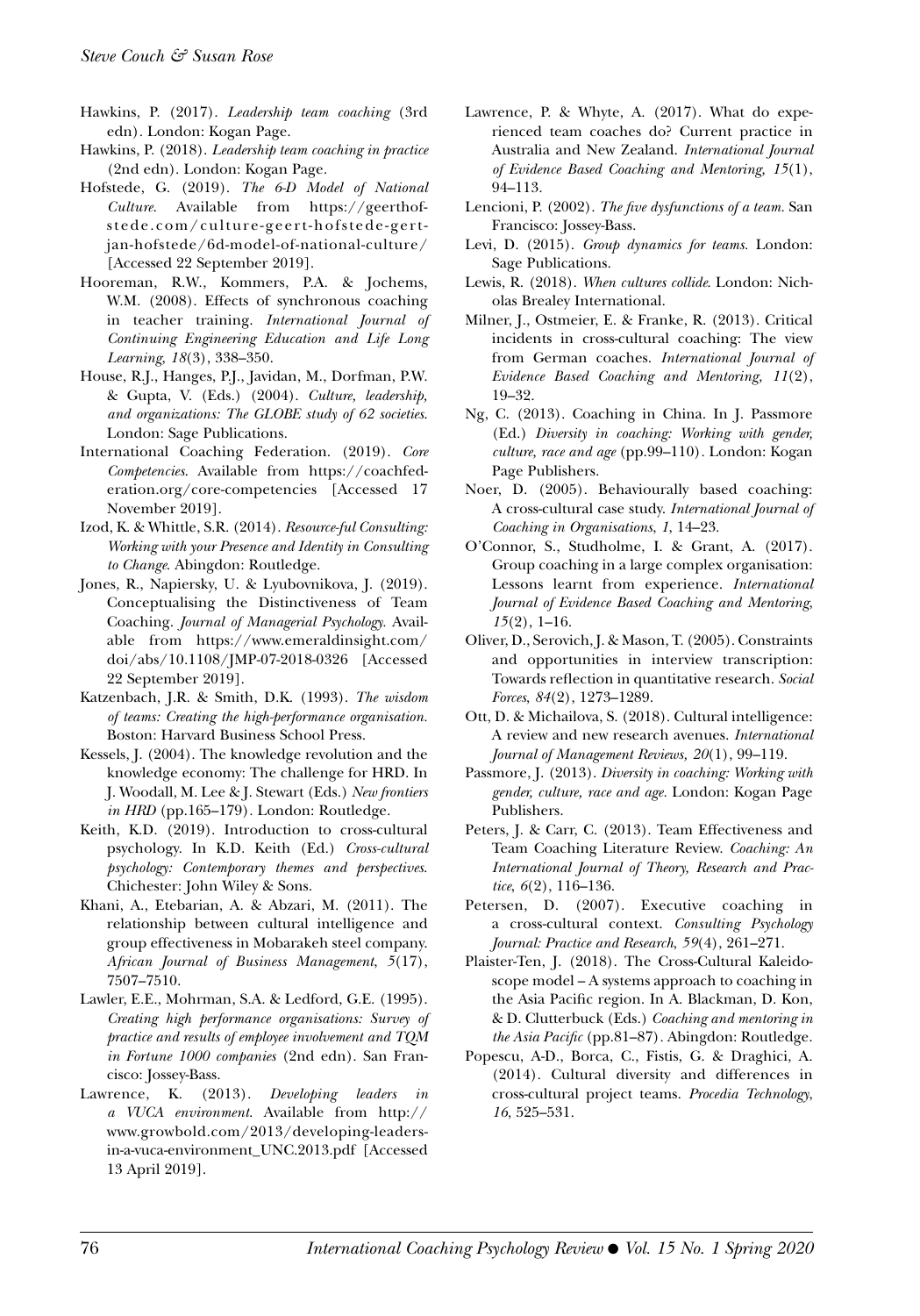- Presbitero, A. & Toledano, L. (2017). Global team members' performance and the roles of cross-cultural training, cultural intelligence, and contact intensity: the case of global teams in IT offshoring sector. *The International Journal of Human Resource Management*, *29*(14), 2188–2208.
- PwC (2019). *Megatrends*. Available from [https://www.](https://www.pwc.co.uk/issues/megatrends.html) [pwc.co.uk/issues/megatrends.html](https://www.pwc.co.uk/issues/megatrends.html) [Accessed 22 September 2019].
- Rapp, T., Gilson, L., Mathieu, J. & Ruddy, T. (2016). Leading empowered teams: An examination of the role of external team leaders and team coaches. *The Leadership Quarterly*, 27, 109–123.
- Rogers, C. (1961). *On becoming a person: A therapist's view of psychotherapy.* Boston: Houghton Mifflin.
- Rose, S., Spinks, N. & Canhoto, A.I. (2015). *Management research applying the principles.* London: Routledge.
- Rosinski, P. (2003) *Coaching across cultures*. London: Nicholas Brealey.
- Salas, E., Rico, R. & Passmore, J. (2017). The psychology of teamwork and collaborative processes. In E. Salas, R. Rico & J. Passmore *The psychology of team working and collaborative processes*  (pp.3–12). Oxford: John Wiley & Sons.
- St Claire-Ostwald, B. (2007). Carrying cultural baggage: The contribution of socio-cultural anthropology to cross-cultural coaching. *International Journal of Evidence Based Coaching and Mentoring*, *5*(2), 45–52.
- Sue, D.W. (2001). Multidimensional facets of cultural competence. *The Counseling Psychologist*, *29*(6), 790–821.
- Stokes, J. & Jolly, R. (2018). Executive leadership and coaching. In E. Cox, T. Bachkirova & D. Clutterbuck (Eds.) *The Complete handbook of coaching*  (pp.247–261)*.* London: Sage Publications.
- Thornton, C. (2016). *Group and team coaching: The secret life of groups.* Abingdon: Routledge.
- Tulpa, K. & Bresser, F. (2013). Coaching in Europe. In J. Passmore (Ed.) *Diversity in coaching: Working with gender, culture, race and age* (pp.15–34)*.*  London: Kogan Page Publishers.
- van Nieuwerburgh, C. (2016). Interculturally sensitive coaching. In T. Bachkirova, G. Spence & D. Drake (Eds.) *The Sage handbook of coaching*  (pp.439–452). London: Sage Publications.
- Wageman, R., Nunes, D. A., Burruss, J.A. & Hackman, J.R. (2008). *Senior leadership teams: What it takes to make them great*. Harvard Business Review Press.
- Wilson, W. (2013). Coaching with a global mindset. *International Journal of Evidence Based Coaching and Mentoring*, *11*(2), 33–52.
- World Economic Forum (2019). *The Global Risks Report 2019*. Available from [https://www.weforum.org/](https://www.weforum.org/reports/the-global-risks-report-2019) [reports/the-global-risks-report-2019](https://www.weforum.org/reports/the-global-risks-report-2019) [Accessed 22 September 2019].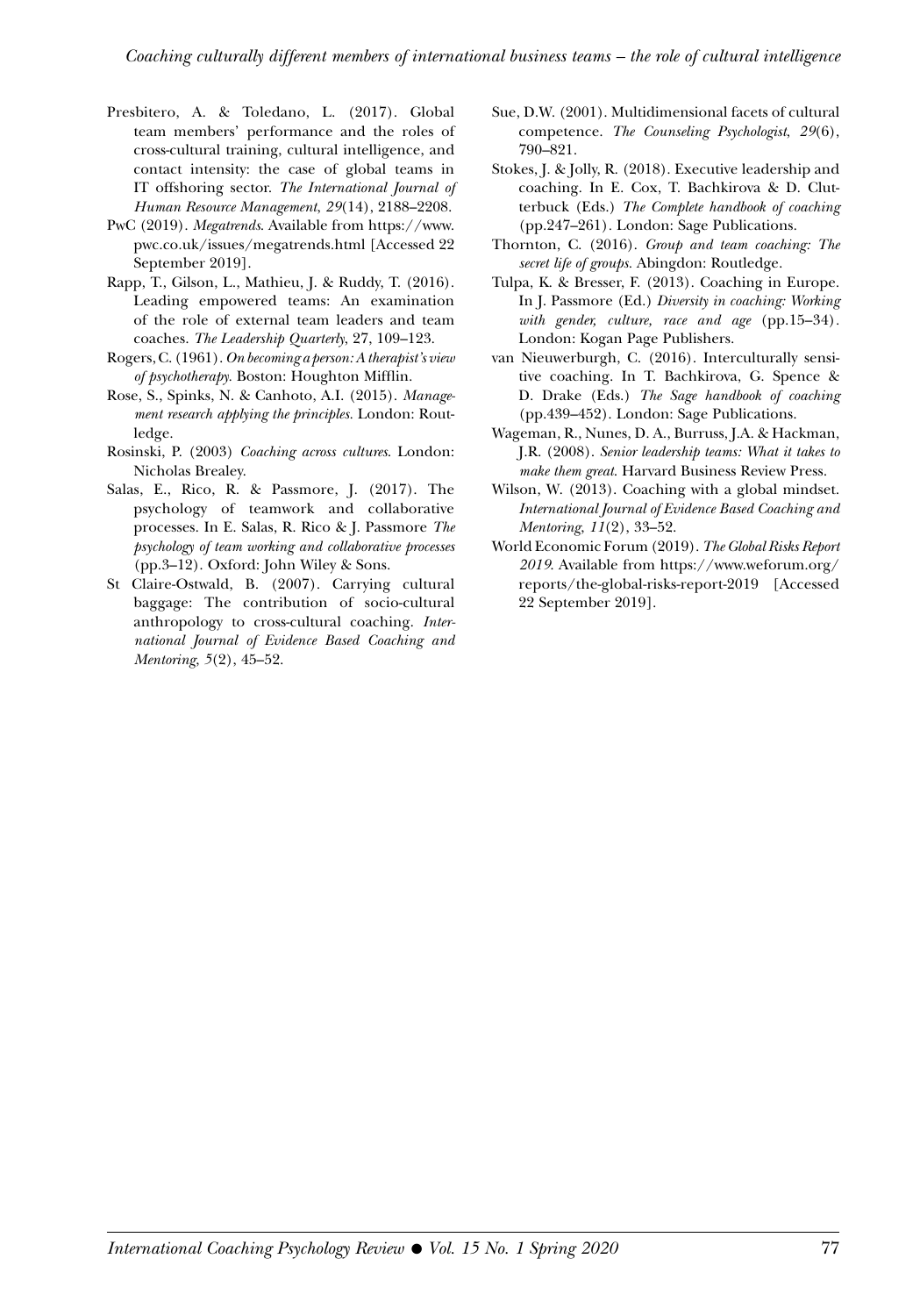## **Appendix 1**

#### **The Lewis Model: Cultural Types**

The Lewis Model informed the selection of culturally different countries. The model distinguishes the six chosen countries as follows:

**United States:** Linear Active, Multi-Active

**Hong Kong:** Reactive, Linear-Active

**Czechia:** Linear-Active, Multi-Active

**Singapore:** Reactive, Linear-Active

**Kazakhstan:** Multi-Active, Linear-Active

**South Africa:** Multi-Active, Reactive

**Note:** Kazakhstan cultural characteristics are those for Russia. Lewis discusses the strength of Russian cultural influence on Kazakh culture. Currently a quarter of the population of Kazakhstan is Ethnic Russian (Central Intelligence Agency, 2019).

| Linear-Active             | <b>Multi-Active</b>                                | Reactive                                   |  |
|---------------------------|----------------------------------------------------|--------------------------------------------|--|
| United States and Czechia | South Africa and Kazakhstan                        | Hong Kong and Singapore                    |  |
| Talks half of the time    | Talks most of the time                             | Listens most of the time                   |  |
| Does one thing at a time  | Does several things at once                        | <b>Reacts to Senior Leader's</b><br>action |  |
| Plans ahead step by step  | Plans grand outline only                           | Looks at general principles                |  |
| Polite but direct         | Emotional                                          | Polite, indirect                           |  |
| Confronts with logic      | Confronts emotionally                              | Never confronts                            |  |
| Job orientated            | People orientated                                  | Very people orientated                     |  |
| Sticks to facts           | Feelings before facts                              | Statements are promises                    |  |
| Result-orientated         | Relationship-orientated                            | Harmony-orientated                         |  |
| Sticks to agenda          | Roams back and forth                               | Often asks for 'repeats'.                  |  |
| Written word important    | Spoken word important                              | Face-to-face contact<br>important          |  |
| Restrained body language  | Unrestrained body language<br>Subtle body language |                                            |  |

#### **Distinguishing features of linear-active, multi-active and reactive cultures**

Source: Lewis (2018).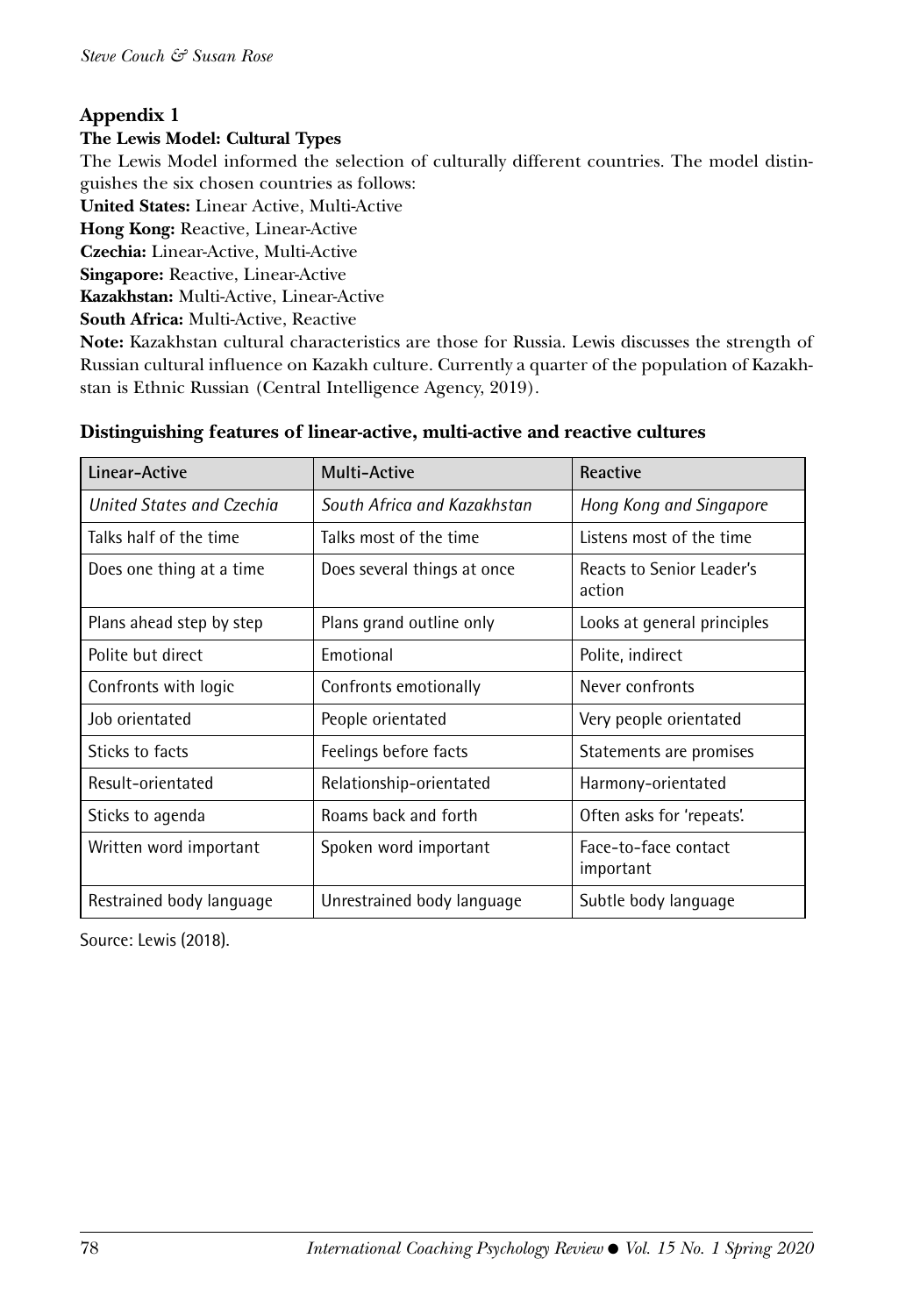## **Appendix 2**

#### **Hofstede's Cultural Dimensions**

The six countries in the research mapped across Hofstede's Cultural Dimensions.

|                 | <b>USA</b> | Singapore | Hong Kong | Czechia   | South<br>Africa | Kazakhstan | Range     |
|-----------------|------------|-----------|-----------|-----------|-----------------|------------|-----------|
| <b>PD</b>       | 40         | 74        | 68        | 57        | 49              | 93         | $40 - 93$ |
| Indiv           | 91         | 20        | 25        | 58        | 65              | 39         | $20 - 91$ |
| M/F             | 62         | 48        | 57        | 57        | 63              | 36         | $36 - 63$ |
| <b>UA</b>       | 46         | 8         | 29        | 74        | 49              | 95         | $8 - 95$  |
| LT <sub>0</sub> | 26         | 72        | 61        | 70        | 34              | 81         | $26 - 81$ |
| Indul           | 68         | 46        | 17        | 29        | 63              | 20         | $17 - 68$ |
| Range           | $26 - 91$  | $8 - 74$  | $17 - 68$ | $29 - 74$ | $34 - 65$       | $20 - 95$  |           |

Notes: South African scores are based on 'the white population' and Kazakh results are based on Russian data.

### **Dimension Definitions**

An explanation of the six Hofstede dimensions.

### **Power Distance (PD)**

'The extent to which the less powerful members of institutions and organisations within a country expect and accept that power is distributed unequally'.

Singapore has a high Power Distance score indicating that people expect to be told what to do and follow rules. The United States has a low Power Distance score indicating principles of equality and flatter organisational structures.

### **Individualism (Indiv)**

'The degree of interdependence a society maintains among its members'.

The United States has a high Individualism score indicating an expectation that people will only look after themselves and their immediate families. Hong Kong has a low Individualism score indicating that people act in the interests of the group.

## **Masculinity/Femininity (M/F)**

'The fundamental issue here is what motivates people, wanting to be the best (Masculine) or liking what you do (Feminine)'.

South Africa has a high Masculinity score indicating the importance of competing and winning. Singapore has a high Femininity score (low Masculinity) indicating attention to others and the quality of life.

### **Uncertainty Avoidance (UA)**

'The extent to which the members of a culture feel threatened by ambiguous or unknown situations and have created beliefs and institutions that try to avoid these'.

Kazakhstan has a high Uncertainty Avoidance score indicating a need to build strong relationships before trusting others. Hong Kong has a low Uncertainty Avoidance score indicating comfort with ambiguity.